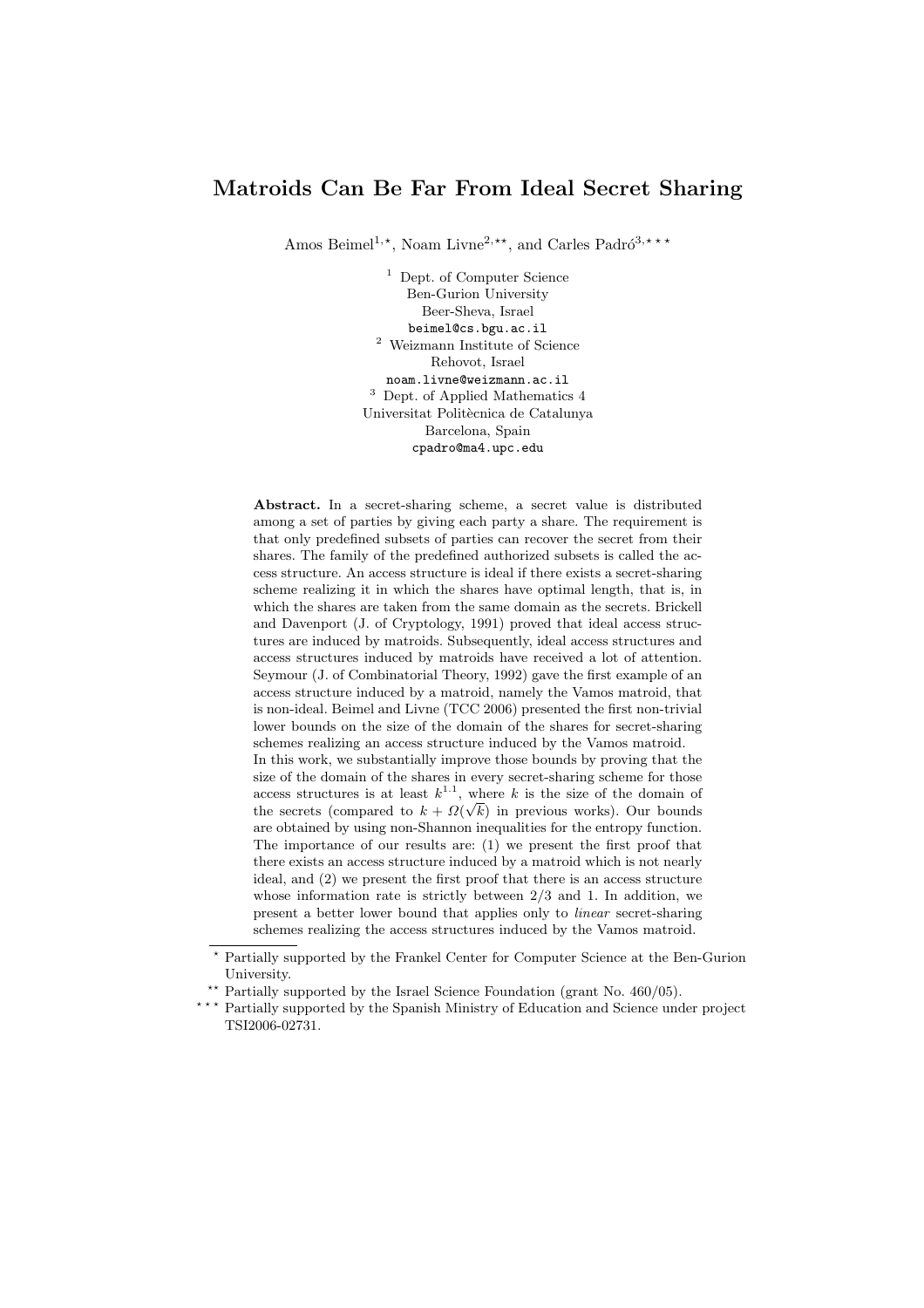## 1 Introduction

#### 1.1 Ideal Secret-Sharing Schemes and Matroids

Secret-sharing schemes, which were introduced by Shamir [31] and Blakley [5] nearly 30 years ago, are nowadays used in many cryptographic protocols. In these schemes there is a finite set of parties, and a collection  $A$  of subsets of the parties (called the access structure). A secret-sharing scheme for  $A$  is a method by which a dealer distributes shares of a secret value to the parties such that (1) any subset in  $A$  can reconstruct the secret from its shares, and  $(2)$  any subset not in  $A$  cannot reveal any partial information about the secret in the informationtheoretic sense. Clearly, the access structure  $A$  must be monotone, that is, all supersets of a set in  $A$  are also in  $A$ .

Ito, Saito, and Nishizeki [18] proved that there exists a secret-sharing scheme for every monotone access structure. Their proof is constructive, but the obtained schemes are very inefficient: the ratio between the length in bits of the shares and that of the secret is exponential in the number of parties. Nevertheless, some access structures admit secret-sharing schemes with much shorter shares. A secret-sharing scheme is called ideal if the shares of every participant are taken from the same domain as the secret. As proved in [20], this is the optimal size for the domain of the shares. The access structures which can be realized by ideal secret-sharing schemes are called *ideal access structures*.

The exact characterization of ideal access structures is a longstanding open problem, which has interesting connections to combinatorics and information theory. The most important result towards giving such characterization is by Brickell and Davenport [8], who proved that every ideal access structure is induced by a matroid, providing a necessary condition for an access structure to be ideal. A sufficient condition is obtained as a consequence of the linear construction of ideal secret-sharing schemes due to Brickell [7]. Namely, an access structure is ideal if it is induced by a matroid that is representable over some finite field. However, there is a gap between the necessary condition and the sufficient condition. Seymour [30] proved that the access structures induced by the Vamos matroid are not ideal. Other examples of non-ideal access structures induced by matroids have been presented by Matúš  $[26]$ . Hence, the necessary condition above is not sufficient. Moreover, Simonis and Ashikmin [33] constructed ideal secret-sharing schemes for the access structures induced by the non-Pappus matroid, which is not representable over any field. This means that the sufficient condition is not necessary. Therefore, the study of the access structures that are induced by matroids is useful in the search of new results about the characterization of ideal access structures.

Another motivation in studying access structures induced by matroids arises from the separation result of Martí-Farré and Padró [24]. Namely, by using an old result by Seymour [29], they generalized the result by Brickell and Davenport [8], proving that in every secret-sharing scheme whose access structure is not induced by a matroid there is at least one participant whose domain of shares has size at least  $k^{1.5}$ , where k is the size of the domain of secrets. In other words, by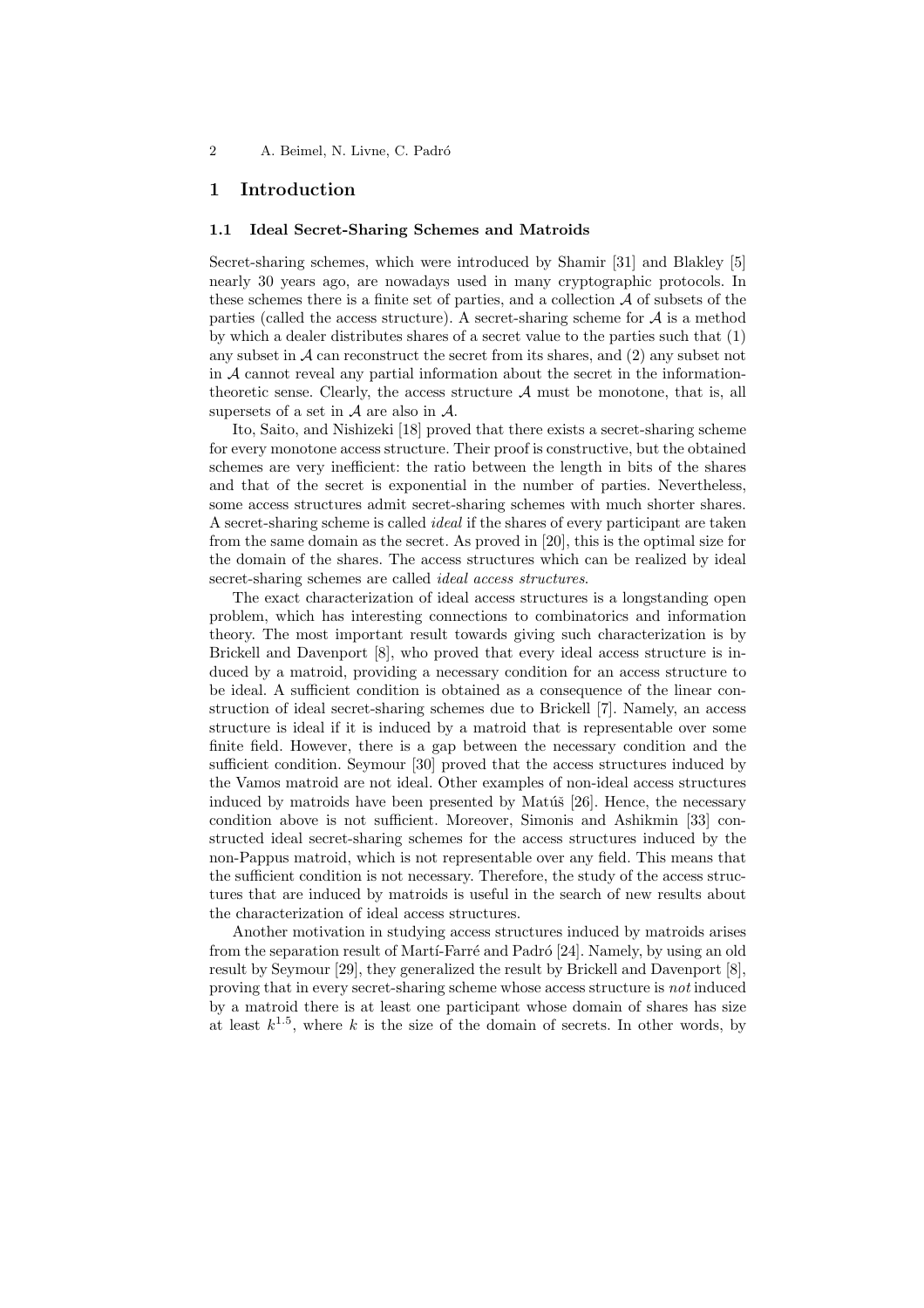proving that an access structure is not induced by a matroid, we prove a lower bound of  $k^{1.5}$  for the size of the shares' domain. Therefore, the access structures that are not induced by matroids are clearly far from being ideal.

We rephrase the above result using the notion of information rate of [9]. The *information rate* of a secret-sharing scheme is  $\log k / \log s$ , where k is the size of the domain of the secrets and  $s$  is the maximum size of the domains of shares. That is, the information rate is the relation between the length in bits of the secret and the maximum length of the shares. Ideal secret-sharing schemes are those having information rate equal to 1. The information rate of an access structure  $A$  is the supermum of the information rates of all secretsharing schemes realizing the access structure with a finite domain of shares. Stating the aforementioned result in the new notation, if  $A$  is not induced by a matroid, the information rate of every secret-sharing scheme for  $A$  is at most  $2/3$ , hence the information rate of A is at most  $2/3$ . This is not the case for the non-ideal access structures induced by matroids, which can be very close to ideal. An access structure  $A$  is *nearly ideal* if its information rate is 1. A non-ideal but nearly-ideal access structure is presented in [22, 27].

At this point, two natural open questions arise. First, which matroids induce ideal access structures? And second, what can be said about the optimal size of the shares' domain for access structures induced by matroids?

Even though several interesting results have been given in [33, 26, 27], the first question is far from being solved. Since an ideal secret-sharing scheme can be seen as a representation of the corresponding matroid, this question can be thought of as a representability problem. Very little is known about the second question. For instance, the only known non-trivial lower bound on the optimal size of the shares' domain for access structures induced by matroids has been presented by Beimel and Livne [2]. Specifically, for an access structure induced by the Vamos matroid, they prove a lower bound of  $k + \Omega(\sqrt{k})$ , where k is the size of the domain of the secrets.

The best constructions of secret-sharing realizing access structures induced by matroids are the constructions for general access structures, e.g., in  $[4, 32, 7, 7]$ 19]; in these constructions most access structures induced by matroids require shares of exponential length. However, prior to this work, even the following question was open.

## Question 1 Does there exist a matroid such that its induced access structures are not nearly ideal?

Observe that the lower bound given in [2] for an access structure induced by the Vamos matroid does not imply that it is not nearly ideal. For comparison, for general access structures the best known lower bound is given by Csirmaz [13] who proves that for every n there is an access structure  $A_n$  with n participants such that for every secret-sharing scheme realizing  $A_n$  there is at least one participant whose share has length at least  $(n/\log n) \log k$ .

Moreover, the following open problem, which was posed by Marti-Farré and Padró [23], was unsolved.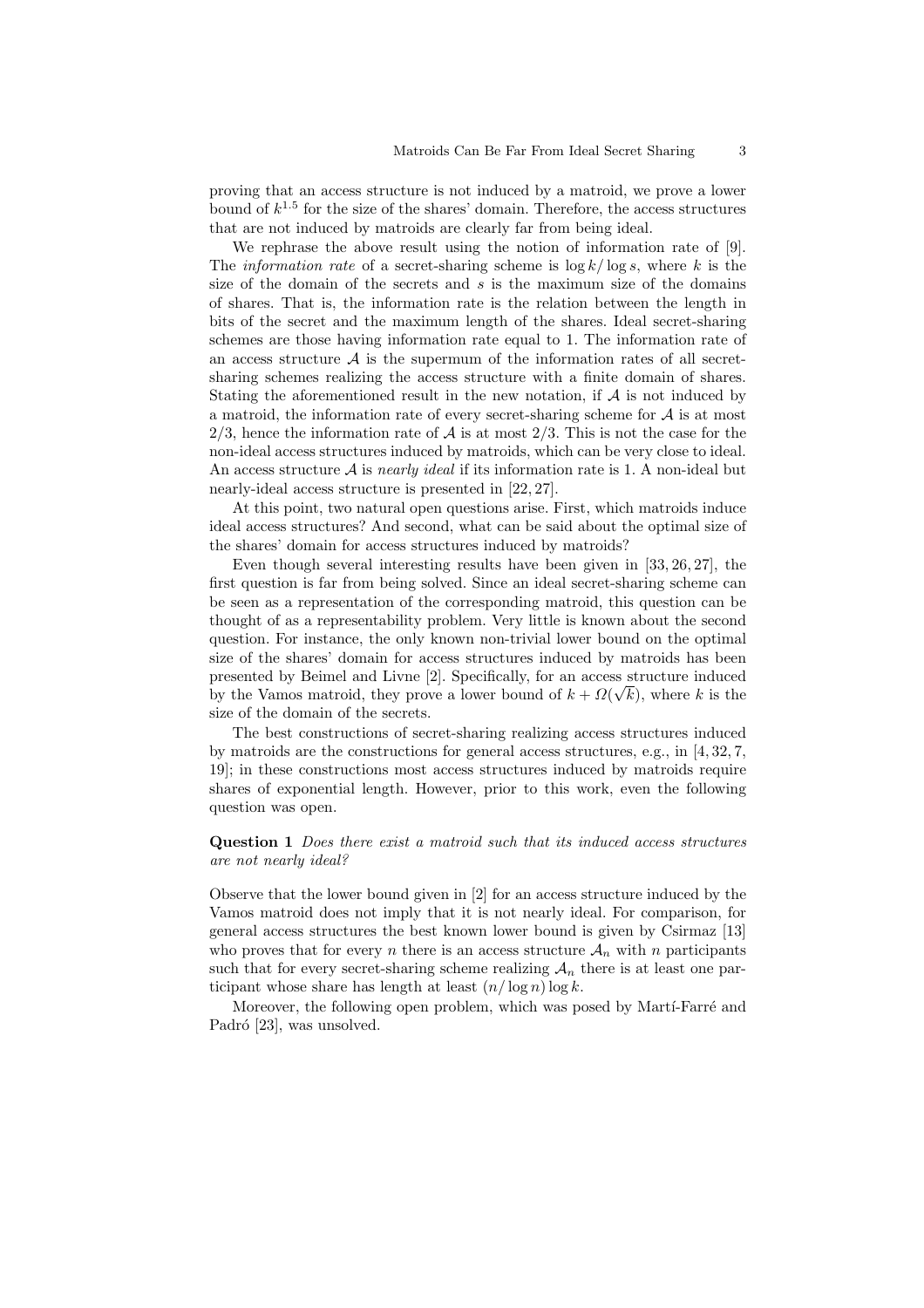Question 2 *Does there exist an access structure whose optimal share size is*  $\Theta(k^{\alpha})$  for some constant  $1 < \alpha < 3/2$ ?

That is, Martí-Farré and Padró ask if there is an access structure whose information rate is strictly between  $2/3$  and 1. As a consequence of the result of [24], if such an access structure exists, it must be induced by a matroid.

#### 1.2 Our Results

In this paper we answer the above two questions about access structures induced by matroids. Specifically, we prove new lower bounds on the size of the domains of shares in secret-sharing schemes for the access structures induced by the Vamos matroid, substantially improving the bound given in [2]. The Vamos matroid induces two non-isomorphic access structures. We prove for them lower bounds on the size of the domains of shares of, respectively,  $k^{10/9}$  and  $k^{11/10}$ , where k is the size of the domain of the secrets (compared to  $k + \Omega(\sqrt{k})$  in [2]).

Therefore, we present here the first examples of access structures induced by matroids that are not nearly ideal, resolving Question 1. Moreover, we solve Question 2 in the affirmative: As a consequence of our lower bound and the upper bound of  $k^{4/3}$  that was proved in [25], the access structures induced by the Vamos matroid are the required examples.

The interest of our result is increased by the use of the so called non-Shannon inequalities in our proof. By using the basic properties of the entropy function, namely, the so-called Shannon inequalities, Csirmaz [13] proved the best known lower bounds for secret-sharing schemes mentioned above. On the negative side, Csirmaz proved that using only Shannon inequalities one cannot improve his lower bounds by a factor larger than  $\log n$ . More relevant to this work, several bounds on the joint entropy of the shares of subsets of parties for access structures induced by matroids were proved in [2] using Shannon inequalities (see Theorem 14 and Theorem 15 in Section 2 below). However, these bounds are only on the joint entropy of the shares and the authors of [2] could not use them to prove lower bounds for access structures induced by matroids. This is not a coincidence as in [24] it is proved that it is not possible to obtain bounds for access structures induced by matroids by using only this technique (since the rank function of the matroid satisfies the Shannon inequalities).

Nevertheless, there exist several inequalities for the entropies of a set of random variables that cannot be deduced from the Shannon inequalities. These are the so-called non-Shannon inequalities. The first examples of such inequalities were given by Zhang and Yeung [36], and other examples have been found subsequently [15]. In this paper, we combine the entropy inequalities of [2] and the non-Shannon inequality of Zhang and Yeung [36] to obtain a simple and elegant proof of our result. The inequality of [36] was previously used related to the Vamos matroid in [16] for proving lower bounds for network coding and in [27] for proving that this matroid is not asymptotically entropic (the latter result gives an alternative proof that the access structures induced by the Vamos matroid are not ideal). We believe that non-Shannon inequalities will be used for proving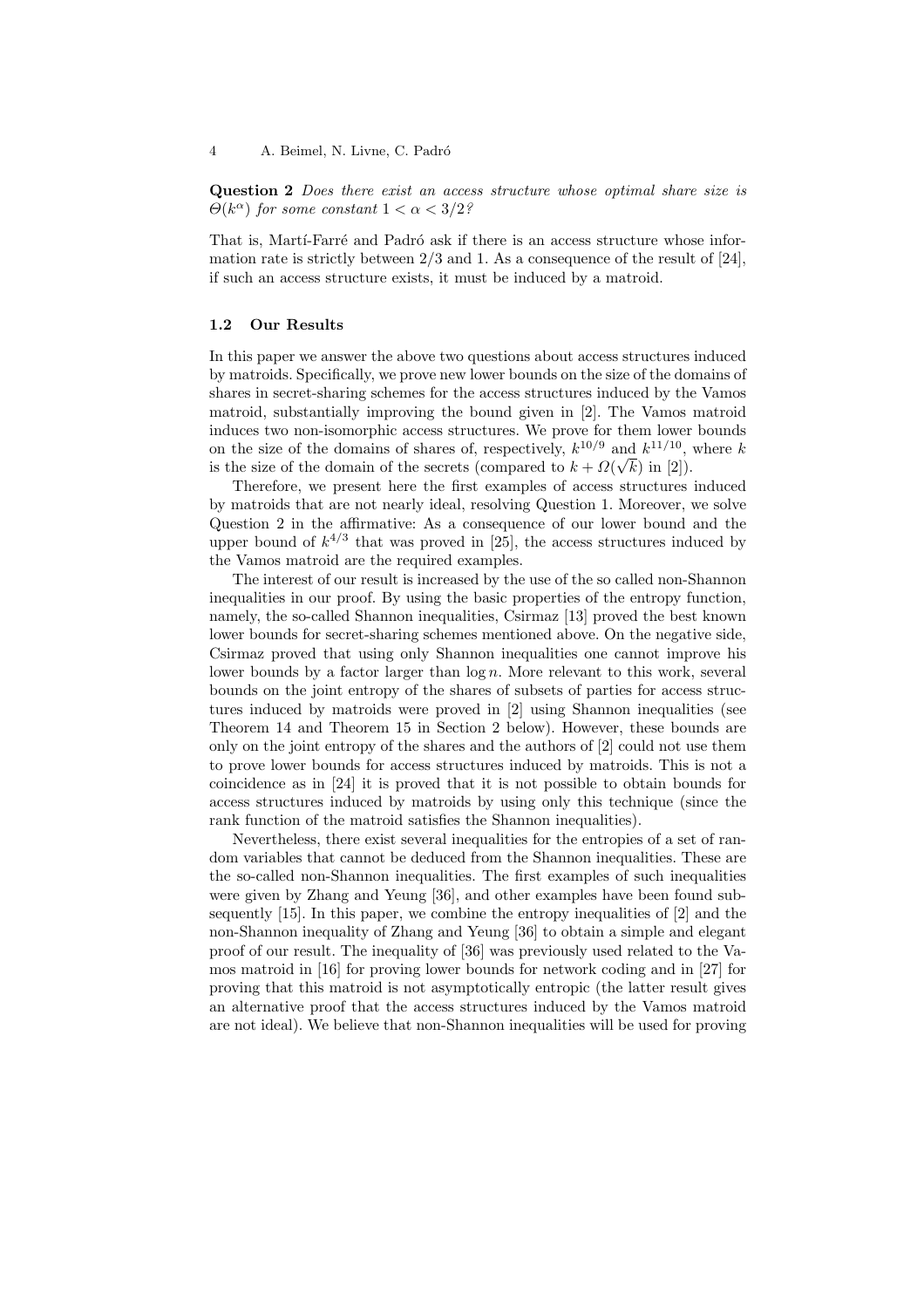new lower bounds for secret-sharing schemes, possibly improving the best known lower bound given by Csirmaz [13].

In addition, by applying a similar technique to the Ingleton's inequality [17, 28], which applies only to linear random variables, we obtain a lower bound of  $k^{5/4}$  for the size of the shares' domains for *linear* secret-sharing schemes whose access structures are induced by the Vamos matroid.

# 2 Preliminaries

In this section we define secret-sharing schemes, review some background on matroids, and discuss the connection between secret-sharing schemes and matroids. The definition of secret-sharing presented in this paper uses the entropy function; in the appendix we review the relevant definitions from information theory.

#### 2.1 Secret Sharing

**Definition 1 (Access Structure).** Let  $P$  be a finite set of parties. A collection  $\mathcal{A} \subseteq 2^P$  is monotone if  $B \in \mathcal{A}$  and  $B \subseteq C$  imply that  $C \in \mathcal{A}$ . An access structure is a monotone collection  $A \subseteq 2^P$  of non-empty subsets of P. Sets in A are called authorized, and sets not in A are called unauthorized.

**Definition 2** (Distribution Scheme). Let  $P = \{p_1, \ldots, p_n\}$  be a set of parties, and  $p_0 \notin P$  be a special party called the dealer. An n-party distribution scheme  $\Sigma = \langle \Pi, \mu \rangle$  with domain of secrets K is a pair where  $\mu$  is a probability distribution on some finite set R (the set of random strings) and  $\Pi$  is a mapping from  $K \times R$  to a set of n-tuples  $K_1 \times K_2 \times \ldots \times K_n$ , where  $K_i$  is called the share-domain of  $p_i$ . A dealer distributes a secret  $s \in K$  according to  $\Sigma$  by first sampling a string  $r \in R$  according to  $\mu$ , computing a vector of shares  $\Pi(s,r) = (s_1,\ldots,s_n)$ , and then privately communicating each share  $s_i$  to the party pi.

We next give a definition of secret-sharing scheme using the entropy function. This definition is the same as that of [20, 10] and is equivalent to the definition of [11, 1, 3]. Before stating the definition, we present some notations. Let  $A$  be an access structure on the set of parties P. We defined a distribution scheme  $\Sigma$ as a probabilistic mapping that given a secret s generates a vector of shares. It will be convenient to view the secret as the share of the dealer, and for every  $T \subseteq P \cup \{p_0\}$  to consider the vector of shares of T. Any probability distribution on the domain of secrets, together with the distribution scheme  $\Sigma$ , induces, for any  $T \subseteq P \cup \{p_0\}$ , a probability distribution on the vector of shares of the parties in T. We denote the random variable taking values according to this probability distribution on the vector of shares of T by  $S_T$ , and by S the random variable denoting the secret (i.e.,  $S = S_{p_0}$ ). Note that for disjoint subsets  $T_1, T_2$ , the random variable denoting the vector of shares of  $T_1 \cup T_2$  can be written either as  $S_{T_1 \cup T_2}$  or as  $S_{T_1} S_{T_2}$ . For a singleton  $\{b\}$ , we will write  $S_b$  instead of  $S_{\{b\}}$ .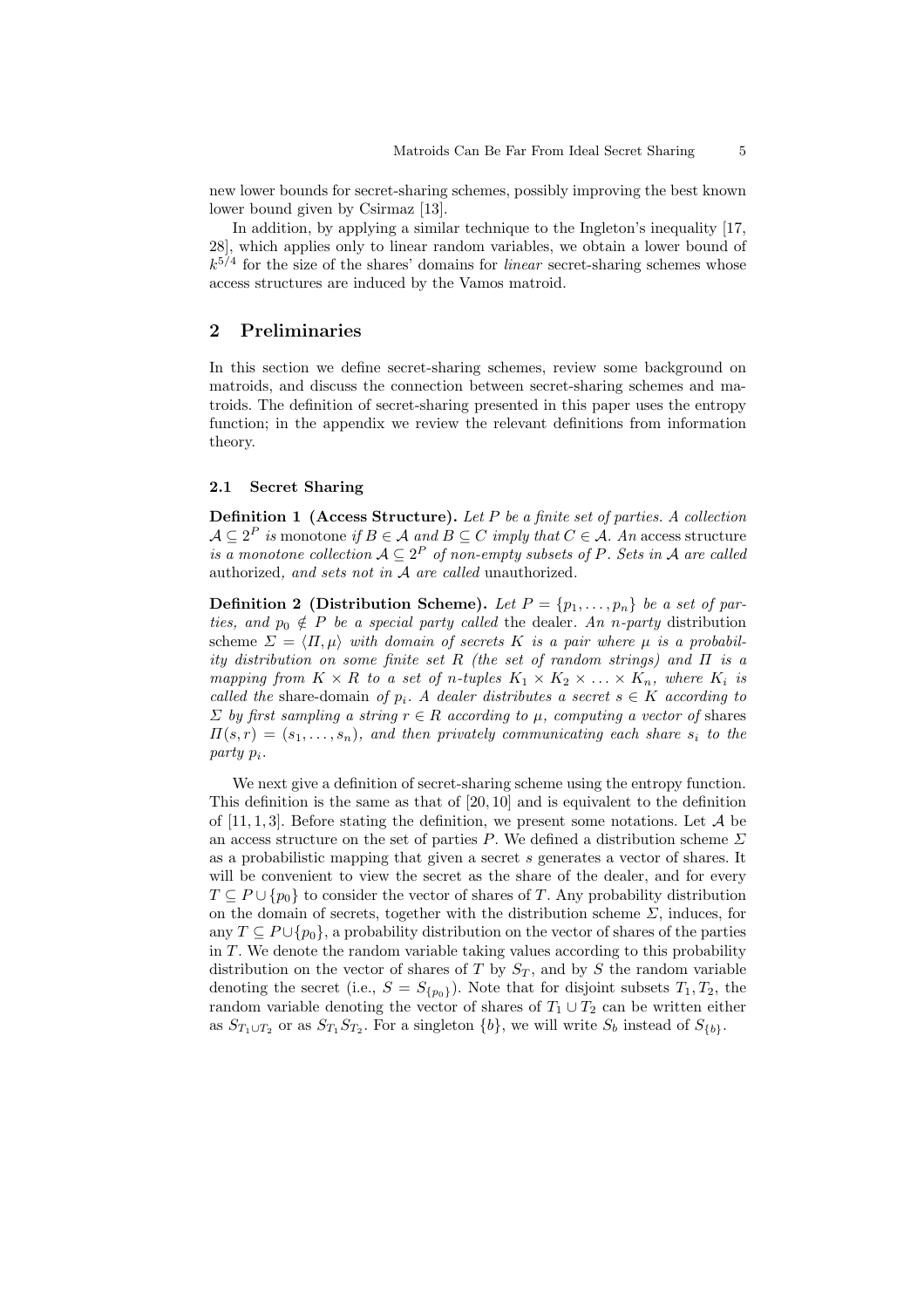Definition 3 (Secret-Sharing Scheme). We say that a distribution scheme is a secret-sharing scheme realizing an access structure A with respect to a given probability distribution on the secrets, denoted by a random variable S, if the following conditions hold.

CORRECTNESS. For every authorized set  $T \in \mathcal{A}$ , the shares of the parties in T determine the secret, that is,

$$
H(S|S_T) = 0.\t\t(1)
$$

PRIVACY. For every unauthorized set  $T \notin \mathcal{A}$ , the shares of the parties in T do not disclose any information on the secret, that is,

$$
H(S|S_T) = H(S). \tag{2}
$$

Remark 4. Although the above definition considers a specific distribution on the secrets, Blundo et al. [6] proved that its correctness and privacy are actually independent of this distribution: If a scheme realizes an access structure with respect to one distribution on the secrets, then it realizes the access structure with respect to any distribution with the same support.

Karnin et al. [20] have showed that the size of the domain of shares of each nonredundant party (that is, a party that appears in at least one minimal authorized set) is at least the size of the domain of secrets. This motivates the definition of ideal secret sharing.

Definition 5 (Ideal Secret-Sharing Scheme and Ideal Access Structure). A secret-sharing scheme with domain of secrets  $K$  is ideal if the domain of shares of each party is  $K$ . An access structure  $A$  is ideal if there exists an ideal secret-sharing scheme realizing it over some finite domain of secrets.

#### 2.2 Matroids

A matroid is an axiomatic abstraction of linear independence. There are several equivalent axiomatic systems to describe matroids: by independent sets, by bases, by the rank function, or, as done here, by circuits. For more background on matroid theory the reader is referred to [35, 28].

**Definition 6 (Matroid).** A matroid  $\mathcal{M} = \langle V, \mathcal{C} \rangle$  is a finite set V and a collection  $C$  of subsets of V that satisfy the following three axioms:

(C0)  $\emptyset \notin \mathcal{C}$ .

(C1) If  $X \neq Y$  and  $X, Y \in \mathcal{C}$ , then  $X \nsubseteq Y$ .

(C2) If  $C_1, C_2$  are distinct members of C and  $x \in C_1 \cap C_2$ , then there exists  $C_3 \in \mathcal{C}$  such that  $C_3 \subseteq (C_1 \cup C_2) \setminus \{x\}.$ 

The elements of V are called points, or simply elements, and the subsets in  $\mathcal C$ are called circuits.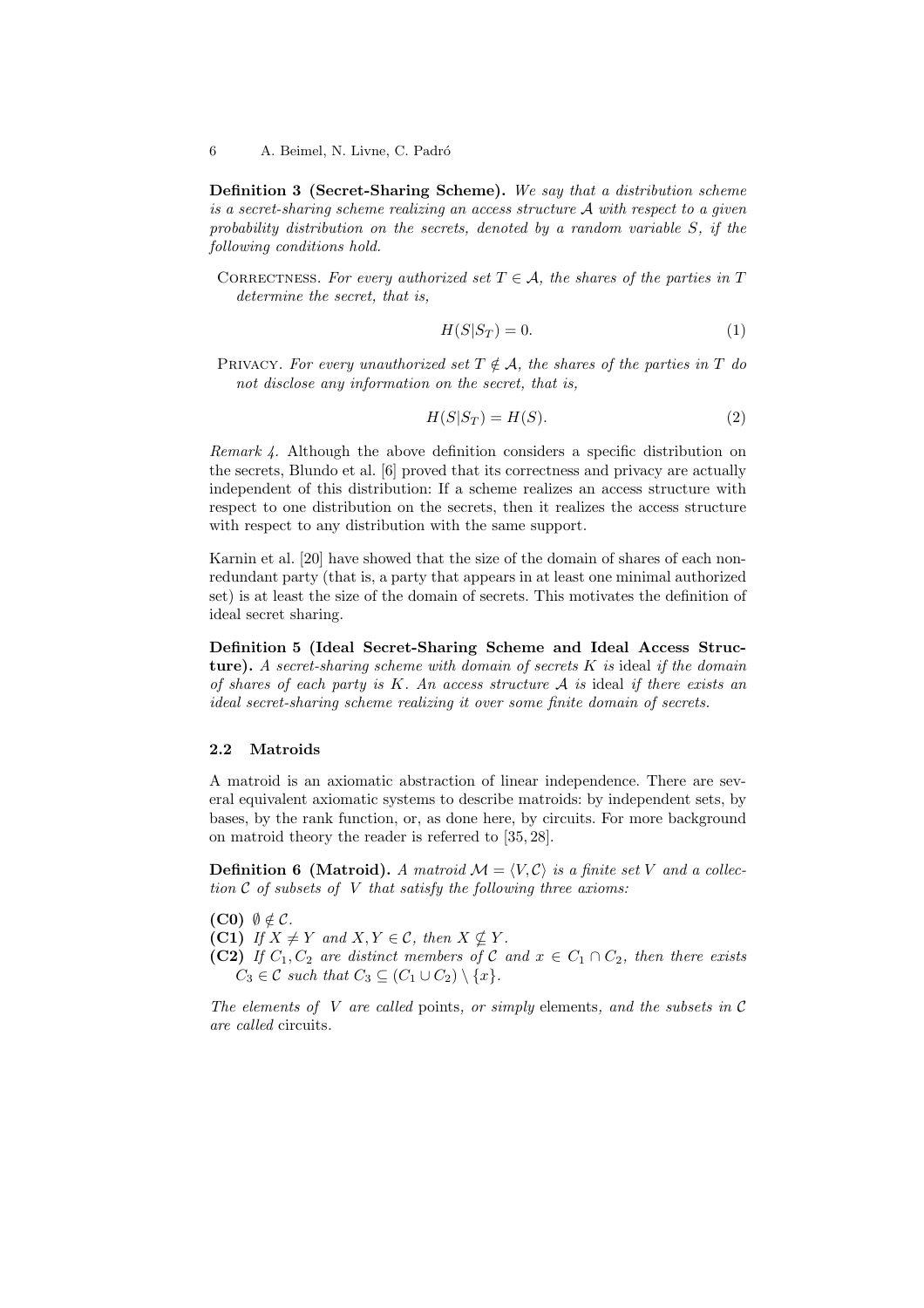For example, let  $G = (V, E)$  be an undirected simple graph and C be the collection of simple cycles in  $G$ . Then,  $(E, \mathcal{C})$  is a matroid.

Definition 7 (Rank, Independent and Dependent Sets). A subset of  $V$  is dependent in a matroid  $M$  if it contains a circuit. If a subset is not dependent, it is independent. The rank of a subset  $T \subseteq V$ , denoted rank $(T)$ , is the size of the largest independent subset of T.

Definition 8 (Connected Matroid). A matroid is connected if for every pair of distinct elements  $x$  and  $y$  there is a circuit containing  $x$  and  $y$ .

#### 2.3 Matroids and Secret Sharing

In this section we describe the results relating ideal secret-sharing schemes and matroids. We first define access structures induced by matroids.

**Definition 9.** Let  $\mathcal{M} = \langle V, \mathcal{C} \rangle$  be a connected matroid and  $p_0 \in V$ . The induced access structure of M with respect to  $p_0$  is the access structure A on  $P = V \setminus \{p_0\}$ defined by

 $\mathcal{A} \stackrel{\text{\tiny def}}{=} \{T: \text{ there exists } C_0 \in \mathcal{C} \text{ such that } p_0 \in C_0 \text{ and } C_0 \setminus \{p_0\} \subseteq T\}.$ 

That is, a set T is a minimal authorized set of A if by adding  $p_0$  to it, it becomes a circuit of M. We think of  $p_0$  as the dealer. We say that an access structure is induced by  $\mathcal M$ , if it is obtained by setting some arbitrary element of  $\mathcal M$  as the dealer. In this case, we say that  $M$  is the appropriate matroid of  $A$ , and that  $A$ is induced by M with respect to  $p_0$ .

Remark 10. The term the appropriate matroid is justified, as if some access structure is induced by a matroid, this matroid is unique.

The following fundamental result, proved by Brickell and Davenport [8], gives a necessary condition for an access structure to have an ideal secret-sharing scheme.

**Theorem 11** ([8]). If an access structure is ideal, then it has an appropriate matroid.

The following result of [21] shows a connection between the rank function of the appropriate matroid and the joint entropy of the collections of shares.

**Lemma 12** ([21]). Assume that the access structure  $A \subseteq 2^P$  is ideal, and let  $\langle P \cup \{p_0\}, C \rangle$  be its appropriate matroid where  $p_0 \notin P$ . Let  $\Sigma$  be an ideal secretsharing scheme realizing  $A$  where  $S$  is the random variable denoting the secret. Then  $H(S_T) = \text{rank}(T) \cdot H(S)$  for any  $T \subseteq P \cup \{p_0\}$ , where  $\text{rank}(T)$  is the rank of T in the matroid.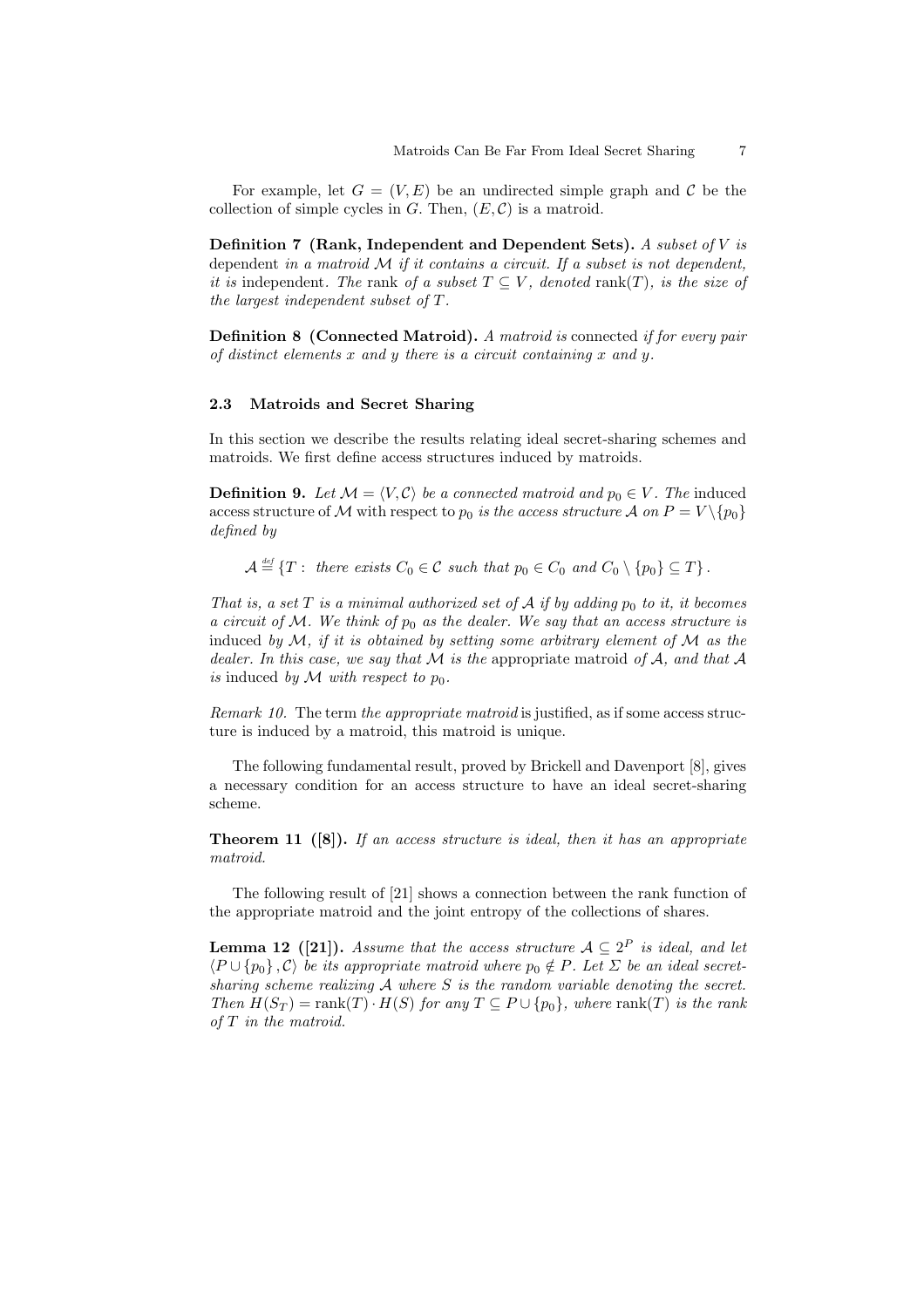*Example 13.* Consider the threshold access structure  $A_t$ , which consists of all subsets of participants of size at least  $t$ , and Shamir's scheme [31] which is an ideal secret-sharing scheme realizing it. In this scheme, to share a secret s, the dealer randomly chooses a random polynomial  $p(x)$  of degree  $t-1$  such that  $p(0) = s$ , and the the share of the *i*th participant is  $p(i)$ . The appropriate matroid of  $A_t$  is the uniform matroid with  $n+1$  points, whose circuits are the sets of size  $t + 1$  and rank $(T) = \min\{|T|, t\}$ . Since every t points determine a unique polynomial of degree  $t - 1$ , in Shamir's scheme  $H(S_T) = \min\{|T|, t\} H(S)$ , as implied by Lemma 12.

We next quote results from [2] proving lower and upper bounds on the size of shares' domains of subsets of parties in matroid-induced access structures. These results generalize the results of [21] on ideal secret-sharing schemes to non-ideal secret-sharing schemes for matroid-induced access structures.

**Theorem 14** ([2]). Let  $\mathcal{M} = \langle V, \mathcal{C} \rangle$  be a connected matroid where  $|V| = n + 1$ , and  $p_0 \in V$ . Furthermore, let A be the induced access structure of M with respect to  $p_0$ , and let  $\Sigma$  be any secret-sharing scheme realizing A. For every  $T \subseteq V$ ,

 $H(S_T)$  > rank $(T)$  ·  $H(S)$ .

**Theorem 15** ([2]). Let  $\mathcal{M} = \langle V, \mathcal{C} \rangle$  be a connected matroid where  $|V| = n + 1$ ,  $p_0 \in V$  and let A be the induced access structure of M with respect to  $p_0$ . Furthermore, let  $\Sigma$  be any secret-sharing scheme realizing A, and let  $\lambda > 0$  be such that  $H(S_v) \leq (1 + \lambda)H(S)$  for every  $v \in V \setminus \{p_0\}$ . Then, for every  $T \subseteq V$ 

$$
H(S_T) \le \text{rank}(T)(1+\lambda)H(S) + (|T| - \text{rank}(T))\lambda nH(S). \tag{3}
$$

## 2.4 The Vamos Matroid

In this paper we prove lower bounds on the size of shares in secret-sharing schemes realizing the access structures induced by the Vamos matroid. The Vamos matroid [34] is the smallest known matroid that is non-representable over any field, and is also non-algebraic (for more details on these notions see [35, 28]; we will not need these notions in this paper).

**Definition 16 (The Vamos Matroid).** The Vamos matroid  $\mathcal V$  is defined on the set  $V = \{v_1, v_2, \ldots, v_8\}$ . Its independent sets are all the sets of cardinality  $\leq 4$  except for five:  $\{v_1, v_2, v_3, v_4\}, \{v_1, v_2, v_5, v_6\}, \{v_3, v_4, v_5, v_6\}, \{v_3, v_4, v_7, v_8\},\$ and  $\{v_5, v_6, v_7, v_8\}.$ 

Note that these 5 sets are all the unions of two pairs from  $\{v_1, v_2\}$ ,  $\{v_3, v_4\}$ ,  $\{v_5, v_6\}$ , and  $\{v_7, v_8\}$ , excluding  $\{v_1, v_2, v_7, v_8\}$ . The five sets listed in Definition 16 are circuits in V while the set  $\{v_1, v_2, v_7, v_8\}$  is independent; these facts will be used later.

There are two non-isomorphic access structures induced by the Vamos matroid. First, the access structures obtained by setting  $v_1, v_2, v_7$ , or  $v_8$  as the dealer are isomorphic. The other access structure is obtained by setting  $v_3, v_4, v_5$ , or  $v_6$ as the dealer.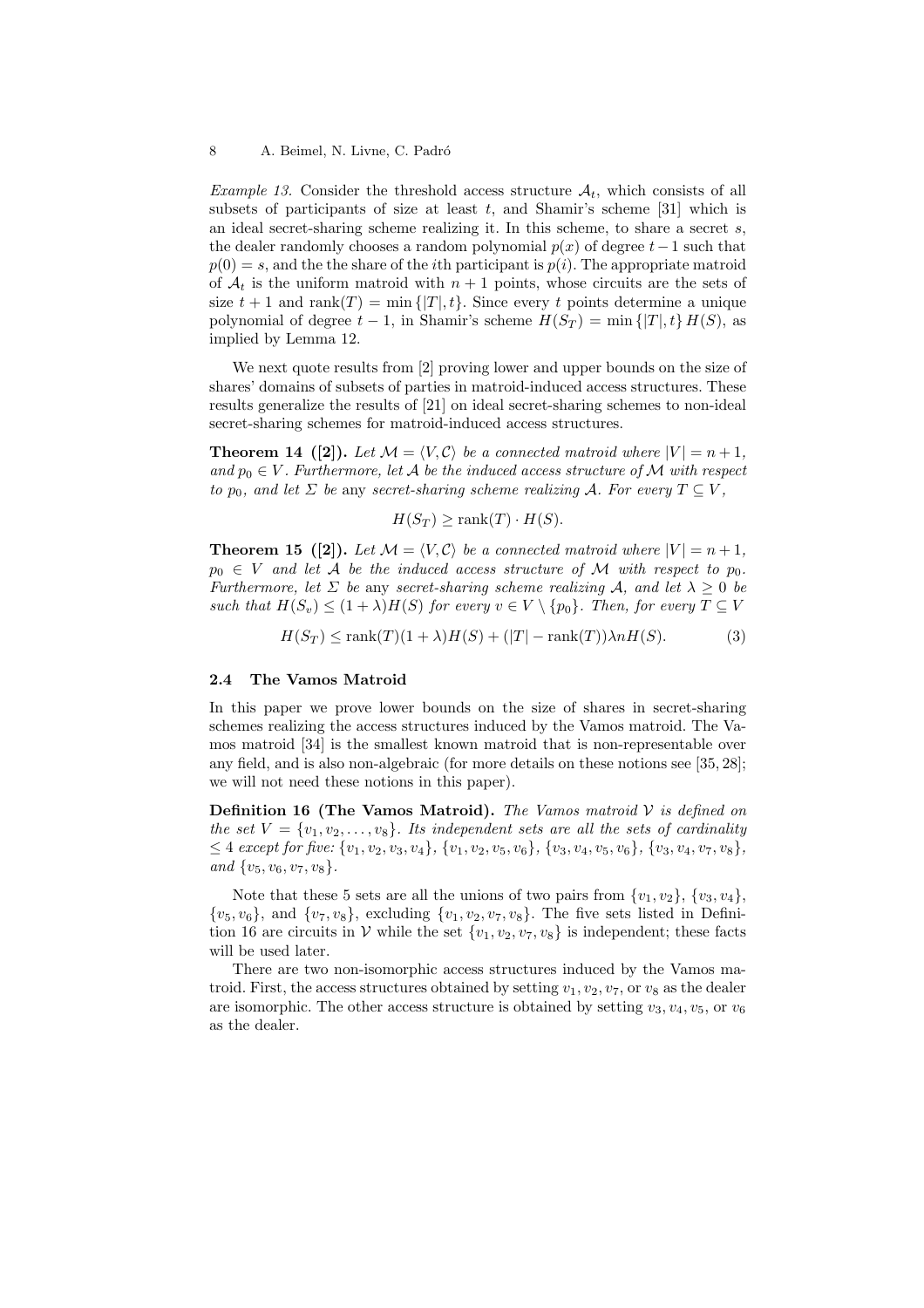Definition 17 (The Access Structures  $V_6$  and  $V_8$ ). The access structure  $V_8$  is the access structure induced by the Vamos matroid with respect to  $v_8$ . That is, in this access structure the parties are  $\{v_1, \ldots, v_7\}$  and a set of parties is a minimal authorized set if this set together with  $v_8$  is a circuit in V. The access structure  $V_6$  is the access structure induced by the Vamos matroid with respect to  $v_6$ . That is, in this access structure the parties are  $\{v_1, \ldots, v_5, v_7, v_8\}$  and a set of parties is a minimal authorized set if this set together with  $v_6$  is a circuit in V.

Example 18. We next give examples of authorized and non-authorized sets in  $\mathcal{V}_6$ .

- 1. The set  $\{v_5, v_7, v_8\}$  is authorized, since  $\{v_5, v_6, v_7, v_8\}$  is a circuit.
- 2. The circuit  $\{v_1, v_2, v_3, v_4\}$  is unauthorized, since the set  $\{v_1, v_2, v_3, v_4, v_6\}$ does not contain a circuit that contains  $v_6$ . To check this, we first note that this 5-set itself cannot be a circuit, since it contains the circuit  $\{v_1, v_2, v_3, v_4\}$ . Second, the only circuit it contains is  $\{v_1, v_2, v_3, v_4\}$ , which does not contain  $v<sub>6</sub>$ .
- 3. The set  $\{v_1, v_2, v_7, v_8\}$  is a minimal authorized set, since  $\{v_1, v_2, v_6, v_7, v_8\}$  is a circuit (as it is dependent, and no circuit of size 4 is contained in it).

## 3 Lower Bounds for the Vamos Access Structure

In this section we prove our main result, stating that the access structures induced by the Vamos matroid cannot be close to ideal. That is, their information rate is bounded away from 1.

We will use a non-Shannon information inequality proved by Zhang and Yeung [36]. This inequality was used related to the Vamos matroid in [16] for proving lower bounds for network coding and in [27] for proving that a function is not asymptotically entropic.

Theorem 19 ([36, Theorem 3]). For every four discrete random variables A, B, C, and D the following inequality holds:

$$
3[H(CD) + H(BD) + H(BC)] + H(AC) + H(AB)
$$
  
\n
$$
\geq H(D) + 2[H(C) + H(B)] + H(AD) + 4H(BCD) + H(ABC).
$$
 (4)

Seymour [30] proved that  $V_6$  and  $V_8$  are not ideal. Inequality (4) was used in [27] to give an alternative proof of this fact. We next present the proof of [27]. Assume there is an ideal secret-sharing scheme realizing the Vamos access structure  $V_6$ . Define the following random variables

$$
A \stackrel{\text{def}}{=} S_{\{v_1, v_2\}},
$$
  
\n
$$
B \stackrel{\text{def}}{=} S_{\{v_3, v_4\}},
$$
  
\n
$$
C \stackrel{\text{def}}{=} S_{\{v_5, v_6\}},
$$
  
\n
$$
D \stackrel{\text{def}}{=} S_{\{v_7, v_8\}}.
$$
\n(5)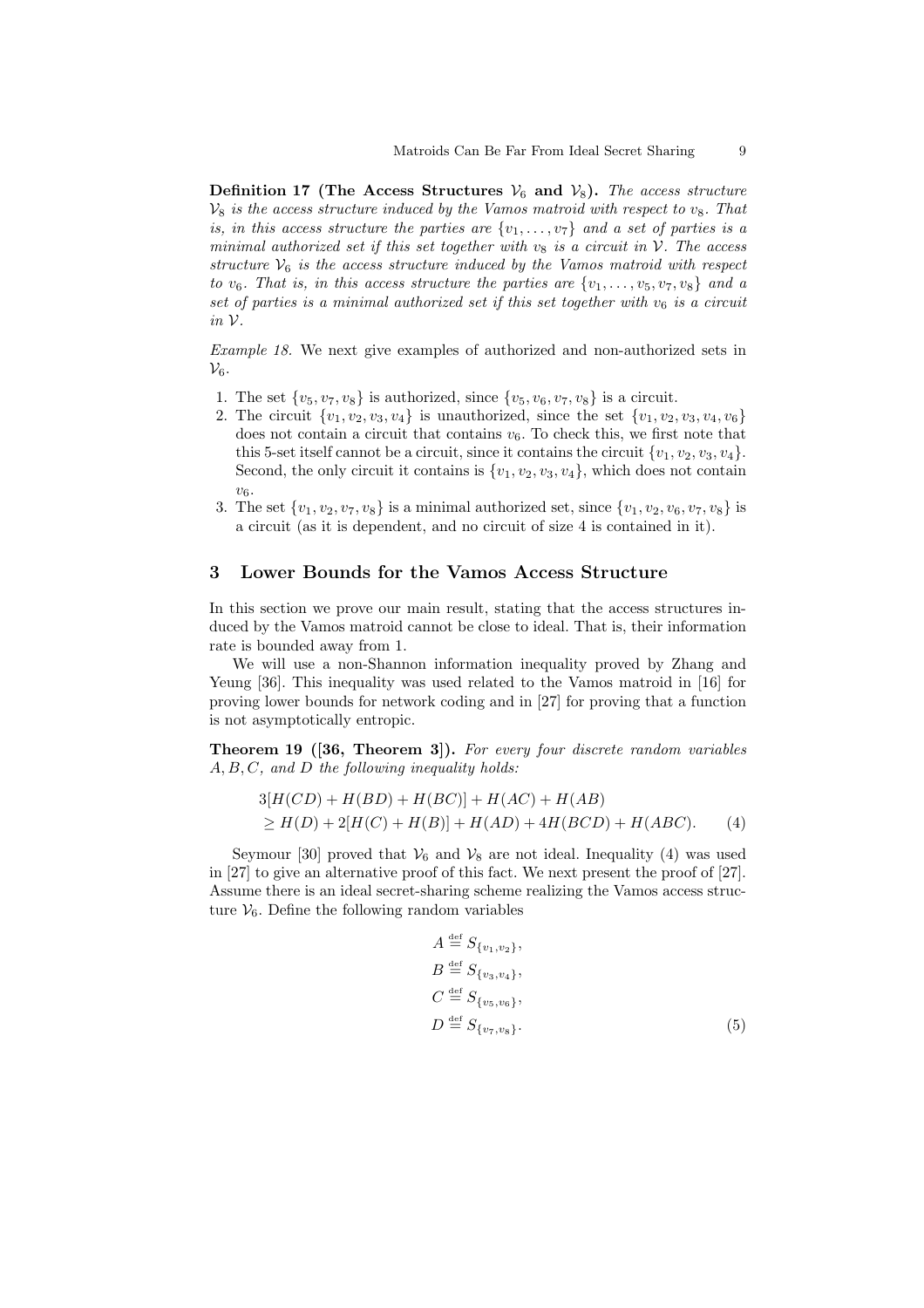By Lemma 12  $H(S_T) = \text{rank}(T)H(S)$  for every set  $T \subseteq \{v_1, \ldots, v_8\}$ . Since all sets of size 2 are independent in the Vamos matroid,  $H(A) = H(B) = H(C)$  $H(D) = 2H(S)$ . Furthermore, by the definition of the circuits of size 4 in the Vamos matroid  $H(AB) = H(AC) = H(BC) = H(BD) = H(CD) = 3H(S)$ while  $H(AD) = 4H(S)$ . Finally,  $H(BCD) = H(ABC) = 4H(S)$ . Under the above definition of A, B, C, and D we notice that the l.h.s. of (4) is  $33H(S)$ while the r.h.s. of (4) is  $34H(S)$ , a contradiction. Note that this proof strongly exploits the fact that the random variable AD, which corresponds to the shares of the independent set  $\{v_1, v_2, v_7, v_8\}$ , appears in the r.h.s. of (4), while the random variables appearing in the l.h.s. of (4) correspond to the shares of circuits in the matroid.

Applying Theorem 14 and Theorem 15, we can generalize the above proof and prove that  $V_6$  cannot be close to ideal. That is, we can prove that in every secret-sharing scheme realizing  $V_6$ , the size of the entropy of the share of at least one party is at least  $(1+1/110)H(S)$ . Using direct arguments, we prove that the size of the entropy of the share of at least one party is at least  $(1 + 1/9)H(S)$ . Before we formally state our result, we prove two lemmas. First, to aid us in proving the better lower bound, we rearrange Inequality (4):

Lemma 20. For every four discrete random variables A, B, C, and D the following inequality holds:

$$
3H(C|D) + 2H(C|B) + H(B|C) + H(A|C)
$$
  
\n
$$
\geq H(A|D) + 3H(C|BD) + H(BC|D) + H(C|AB).
$$
 (6)

*Proof.* The claim is proved by a simple manipulation of (4). By (28),  $3H(BCD)$  =  $3H(C|BD) + 3H(BD)$  and  $H(ABC) = H(C|AB) + H(AB)$ . Substituting these expressions in (4) and rearranging the terms, we get

$$
3H(CD) + 3H(BC) + H(AC)
$$
  
\n
$$
\geq H(D) + 2[H(C) + H(B)]
$$
  
\n
$$
+H(AD) + 3H(C|BD) + H(BCD) + H(C|AB).
$$
 (7)

By (28),  $2H(BC) = 2H(B) + 2H(C|B)$ ,  $H(BC) = H(C) + H(B|C)$ , and  $H(AC) = H(C) + H(A|C)$ . Substituting these expressions in (7) and rearranging the terms, we get

$$
3H(CD) + 2H(C|B) + H(B|C) + H(A|C)
$$
  
\n
$$
\geq H(D) + H(AD) + 3H(C|BD) + H(BCD) + H(C|AB).
$$
 (8)

By (28),  $3H(CD) = 3H(D) + 3H(C|D)$ ,  $H(AD) = H(D) + H(A|D)$ , and  $H(BCD) = H(D) + H(BC|D)$ . Substituting these expressions in (8) and rearranging the terms, we get  $(6)$ .

To prove our lower bounds, we need the following simple lemma whose proof can be found in [2]. For completeness we present its proof here. Informally, this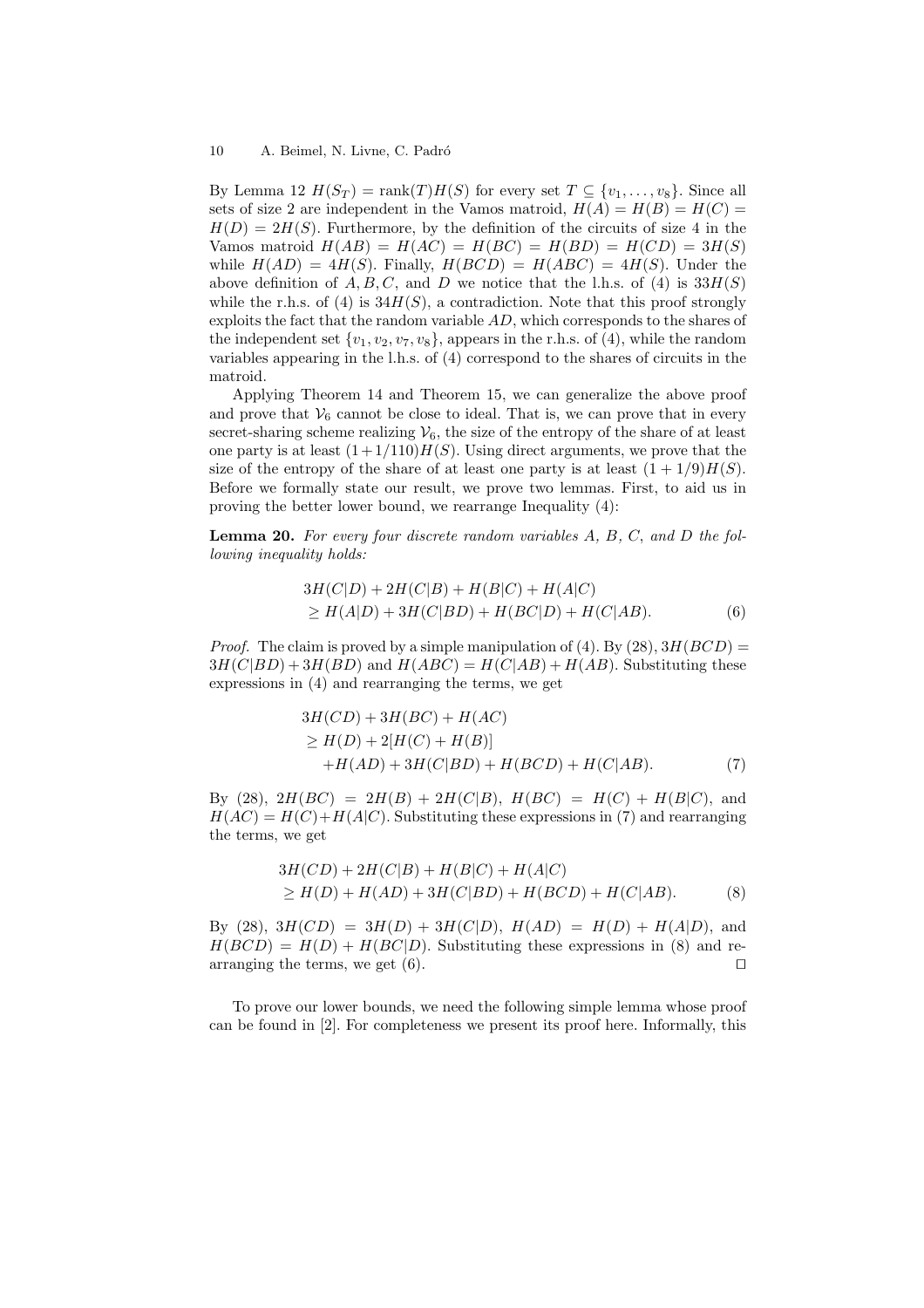lemma states that if a set T is unauthorized and  $T \cup \{b\}$  is authorized for some participant b, then guessing b's share given the shares of  $T$  is at least as hard as guessing the secret. Otherwise, the unauthorized set  $T$  can guess the share of b, and via the share compute the secret. Since, by the privacy requirement, the unauthorized set  $T$  cannot have any information on the secret, the entropy of the share must be at least  $H(S)$ .

**Lemma 21.** Let  $T \subseteq V \setminus \{p_0\}$  and  $b \notin T$  such that  $T \cup \{b\} \in A$  and  $T \notin A$ . Then,  $H(S_b|S_T) \geq H(S)$ .

Proof. By applying (33) twice,

$$
H(S, S_b|S_T) = H(S_b|S_T) + H(S|S_b, S_T) = H(S|S_T) + H(S_b|S, S_T).
$$

The proof is straightforward from the second equality by taking into account that  $H(S|S_T) = H(S), H(S|S_b, S_T) = 0$ , and that the conditional entropy function is nonnegative.  $\Box$ 

## 3.1 Proving the Lower Bound for  $\mathcal{V}_6$

We next state and prove our main result.

**Theorem 22.** In any secret-sharing scheme realizing  $V_6$  with respect to a distribution on the secrets denoted by a random variable S, the entropy of the shares of at least one party is at least  $(1+1/9)H(S)$ .

*Proof.* We fix any scheme realizing  $V_6$  and define  $\lambda$  as

$$
\lambda \stackrel{\text{def}}{=} \frac{\max_{1 \le i \le 8} (H(S_{v_i}))}{H(S)} - 1.
$$

In particular, for  $1 \leq i \leq 8$ :

$$
H(S_{v_i}) \le (1 + \lambda)H(S). \tag{9}
$$

Recall that  $H(S_{v_6}) = H(S)$  as  $v_6$  is the dealer. We use the same random variables  $A, B, C$ , and  $D$  as defined in (5). We will show that Lemma 20 implies that  $\lambda \geq 1/9$ .

We start with giving upper-bounds on the terms on the left hand side of (6). Recall that  $v_6$  is the dealer,  $C = S_{\{v_5, v_6\}}$ , and  $D = S_{\{v_7, v_8\}}$ . Thus, since  ${v_5, v_7, v_8}$  is authorized,

$$
H(C|D) = H(S_{v_5}|S_{v_7}, S_{v_8}) + H(S_{v_6}|S_{v_5}, S_{v_7}, S_{v_8}) \quad \text{(from (33))}
$$
  

$$
\leq H(S_{v_5}) \leq (1+\lambda)H(S).
$$
 (10)

Similarly,

$$
H(C|B) \le (1+\lambda)H(S). \tag{11}
$$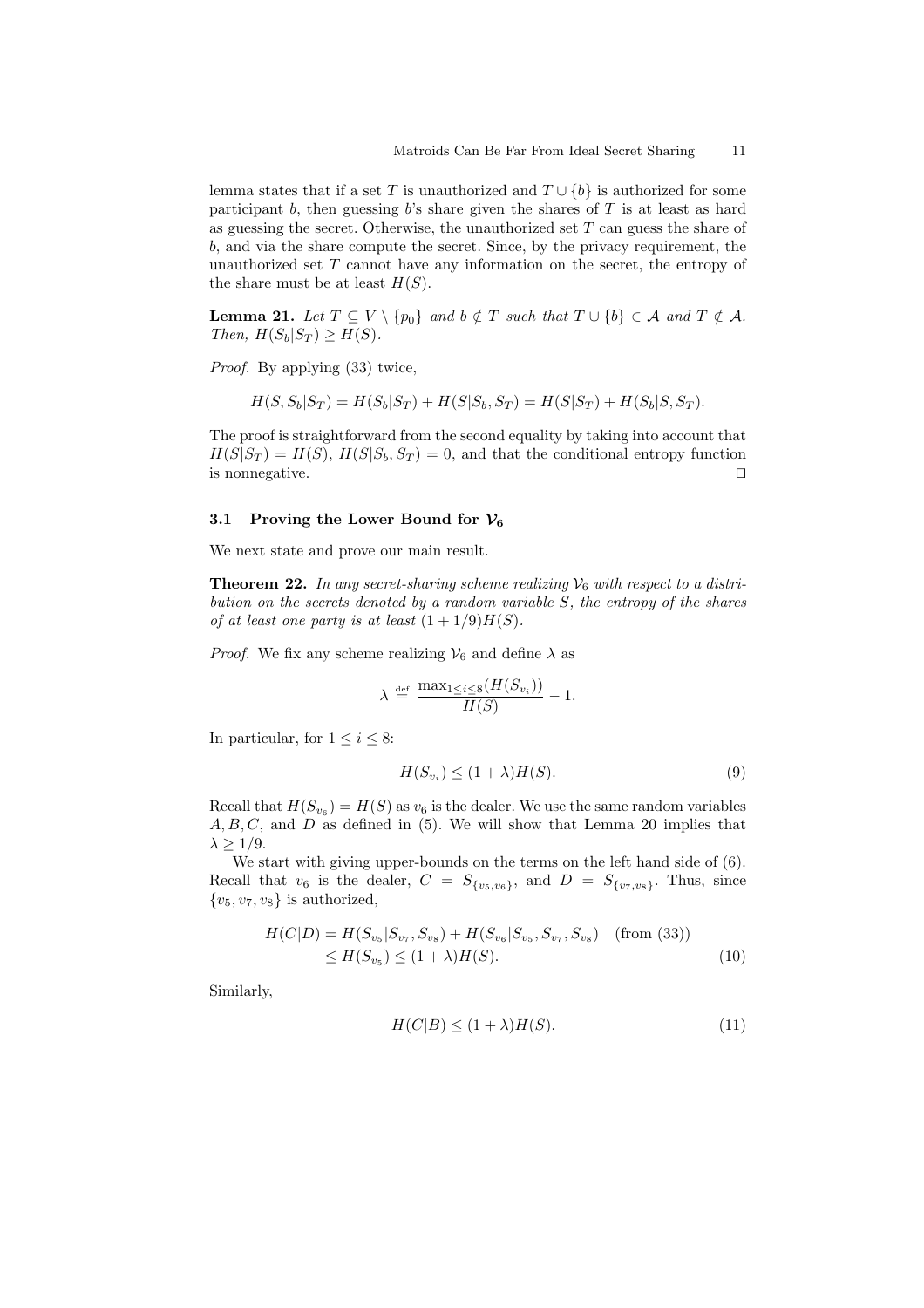## 12 A. Beimel, N. Livne, C. Padró

Next, recall that  $B = S_{\{v_3, v_4\}}$ . By applying (29) and (33),

$$
H(B|C) = H(S_{v_4}|C) + H(S_{v_3}|S_{v_4}, S_{v_5}, S_{v_6})
$$
  
\n
$$
\leq H(S_{v_4}) + H(S_{v_3}, S_{v_6}|S_{v_4}, S_{v_5}) - H(S_{v_6}|S_{v_4}, S_{v_5})
$$
  
\n
$$
= H(S_{v_4}) + H(S_{v_3}|S_{v_4}, S_{v_5}) + H(S_{v_6}|S_{v_3}, S_{v_4}, S_{v_5}) - H(S_{v_6}|S_{v_4}, S_{v_5}).
$$

Therefore, since  $\{v_3, v_4, v_5\}$  is authorized and  $\{v_4, v_5\}$  is unauthorized,

$$
H(B|C) \le H(S_{v_4}) + H(S_{v_3}) - H(S) \le (1 + 2\lambda)H(S).
$$

Similarly,

$$
H(A|C) \le (1+2\lambda)H(S). \tag{12}
$$

So, the l.h.s. of (6) is at most  $(7+9\lambda)H(S)$ .

We continue by giving lower-bounds on the terms in the right hand side of (6). First, by using (32) and (33),

$$
H(A|D) = H(S_{v_1}|D) + H(S_{v_2}|D, S_{v_1})
$$
  
\n
$$
\geq H(S_{v_1}|D, S_{v_2}) + H(S_{v_2}|D, S_{v_1})
$$
  
\n
$$
\geq 2H(S),
$$
\n(13)

where the last inequality is obtained from Lemma 21 as  $\{v_1, v_2, v_7, v_8\}$  is a minimal authorized set. Second, from (33) and (2) as BD is unauthorized

$$
H(C|BD) \ge H(S_{v_6}|BD) \ge H(S). \tag{14}
$$

Third, by (33), (32), and Lemma 21,

$$
H(BC|D) = H(B|D) + H(C|BD)
$$
  
\n
$$
\geq H(S_{v_3}|D) + H(S)
$$
  
\n
$$
\geq H(S_{v_3}|D, S_{v_1}) + H(S).
$$

From Lemma 21 and the fact that  $\{v_1, v_3, v_7, v_8\}$  is a minimal authorized set,

$$
H(BC|D) \ge 2H(S).
$$

Fourth, from  $(33)$  and  $(2)$  as  $AB$  is unauthorized,

$$
H(C|AB) \ge H(S_{v_6}|AB) \ge H(S). \tag{15}
$$

So, the r.h.s. of (6) is at least  $8H(S)$ .

To conclude, we have proved that the l.h.s. of (6) is at most  $(7+9\lambda)H(S)$  and the r.h.s. of  $(6)$  is at least  $8H(S)$ . As the l.h.s. of  $(6)$  should be at least the r.h.s. of (6), we deduce that  $(7+9\lambda)H(S) \geq 8H(S)$ , which implies that  $\lambda \geq 1/9$ .  $\Box$ 

By Remark 4, we can assume without loss of generality that the distribution on the secrets is uniform, that is, if the domain of secrets is  $K$ , then  $H(S)$  =  $\log |K|$ . Furthermore, by (27), if the domain of shares of  $v_i$  is  $K_i$ , then  $H(S_{v_i}) \leq$  $\log |K_i|$ . Thus, we can reformulate Theorem 22 as follows.

**Corollary 23.** In any secret-sharing scheme realizing  $V_6$  with respect to a distribution on the secrets with support  $K$ , the size of the domain of shares of at least one party is at least  $|K|^{1+1/9}$ .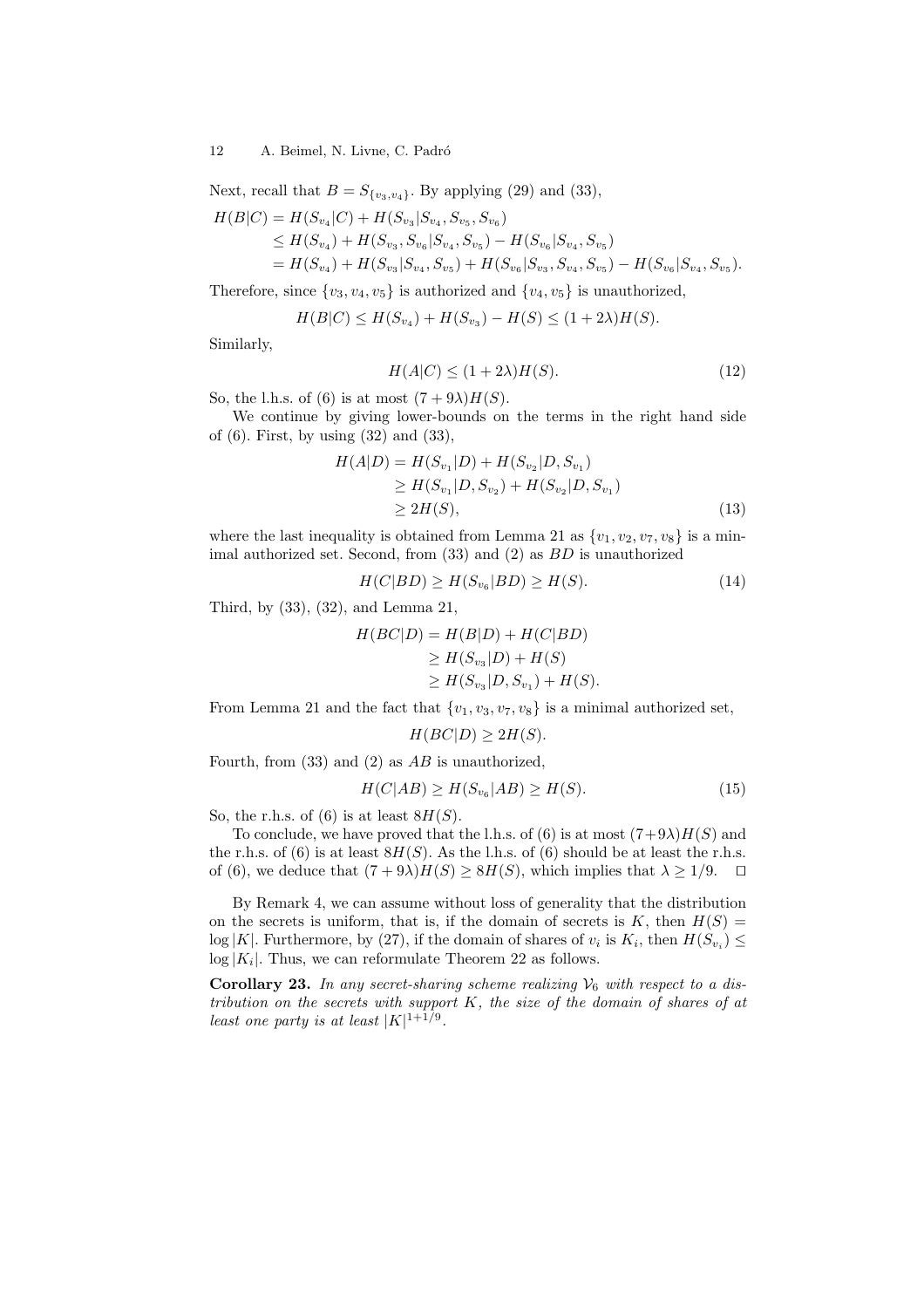#### 3.2 Proving the Lower Bound for  $\mathcal{V}_8$

In a similar manner to the proof of the lower bound for  $V_6$ , we prove a slightly weaker lower-bound for  $\mathcal{V}_8$ . As before, we begin by rearranging Inequality (4). The next lemma is proved similarly to Lemma 20.

**Lemma 24.** For every four discrete random variables  $A, B, C$ , and  $D$  the following inequality holds:

$$
3H(D|C) + 2H(D|B) + H(BD) + H(B|A)
$$
  
\n
$$
\geq H(D) + H(D|A) + H(B|C) + 4H(D|BC) + H(B|AC).
$$
 (16)

**Theorem 25.** In any secret-sharing scheme realizing  $V_8$  with respect to a distribution on the secrets denoted by a random variable S, the entropy of the shares of at least one party is at least  $(1 + 1/10)H(S)$ .

*Proof.* We fix any scheme realizing  $\mathcal{V}_8$  and we define  $\lambda$  as in the proof of Theorem 22. Then  $H(S_{v_i}) \leq (1 + \lambda)H(S)$  for every  $i = 1, \ldots, 8$ . Recall that  $H(S_{v_8}) = H(S)$  as  $v_8$  is the dealer. We use the same random variables  $A, B, C$ , and  $D$  as defined in (5). In a similar way as in Theorem 22, we find bounds on the terms of (16) to obtain a bound on  $\lambda$ .

Claim.  $H(B|A) \leq (1+3\lambda)H(S)$ .

To prove this claim, we first observe that

$$
H(B|A) = H(S_{v_3}, S_{v_4}|S_{v_1}, S_{v_2})
$$
  
\n
$$
\leq H(S_{v_3}) + H(S_{v_4}|S_{v_1}, S_{v_2}, S_{v_3})
$$
  
\n
$$
\leq (1 + \lambda)H(S) + H(S_{v_4}|S_{v_1}, S_{v_2}, S_{v_3}).
$$
\n(17)

We now bound  $H(S_{v_4}|S_{\{v_1,v_2,v_3\}})$ . By applying (33) twice,

$$
H(S_{v_4}, S_{v_5}|S_{\{v_1, v_2, v_3\}}) = H(S_{v_4}|S_{\{v_1, v_2, v_3\}}, S_{v_5}) + H(S_{v_5}|S_{\{v_1, v_2, v_3\}})
$$
  
=  $H(S_{v_5}|S_{\{v_1, v_2, v_3\}}, S_{v_4}) + H(S_{v_4}|S_{\{v_1, v_2, v_3\}}).$  (18)

Thus, by (18)

$$
H(S_{v_4}|S_{\{v_1,v_2,v_3\}}) = H(S_{v_4}|S_{\{v_1,v_2,v_3,v_5\}}) + H(S_{v_5}|S_{\{v_1,v_2,v_3\}}) -H(S_{v_5}|S_{\{v_1,v_2,v_3,v_4\}}).
$$
\n(19)

We next bound each of the elements of the above sum, and get the desired result. First,

$$
H(S_{v_5}|S_{\{v_1,v_2,v_3,v_4\}}) \leq H(S_{v_5}) \leq (1+\lambda)H(S).
$$

Second, from Lemma 21 we have

$$
H(S_{v_5}|S_{\{v_1,v_2,v_3,v_4\}}) \geq H(S).
$$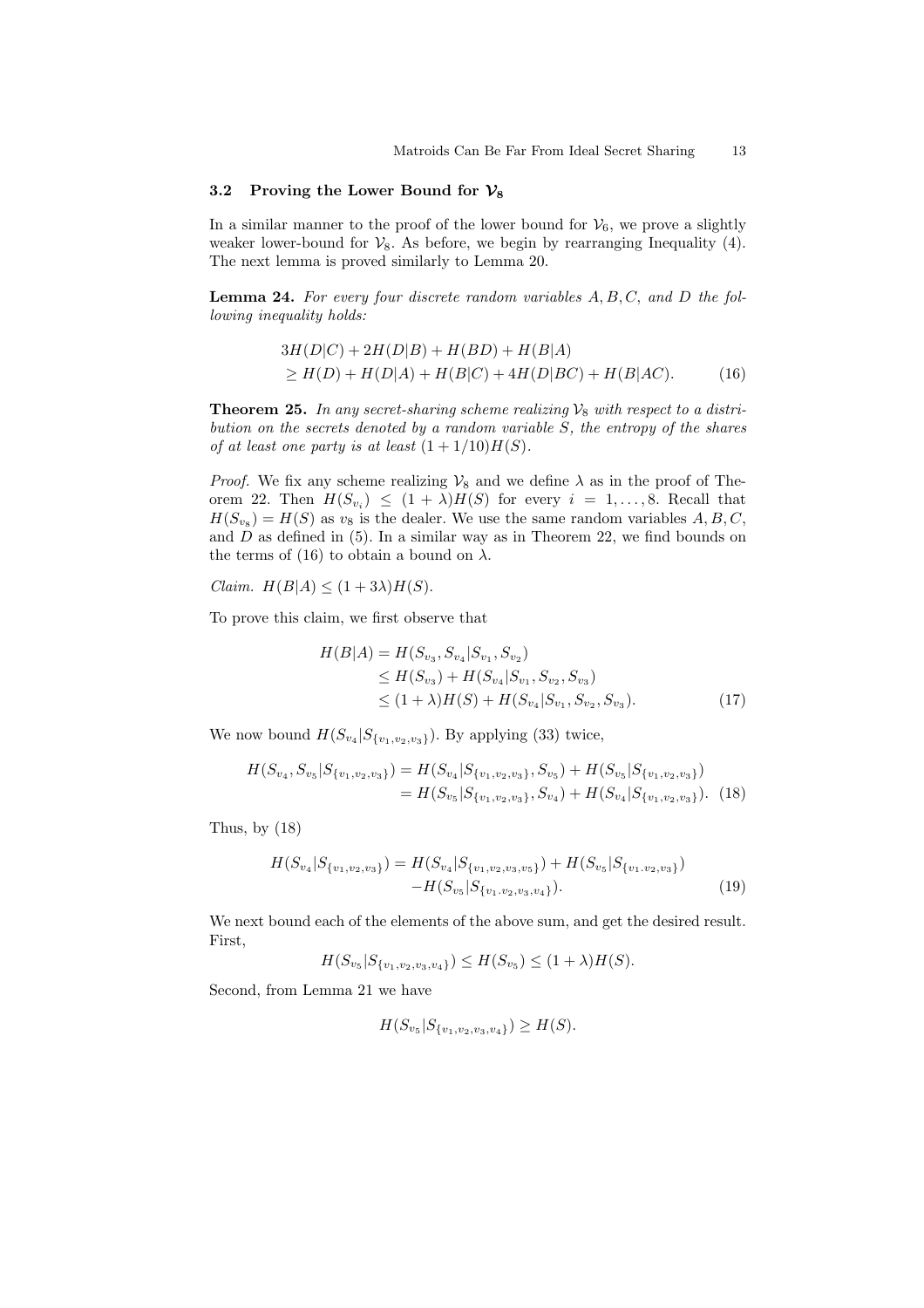Next observe that  $\{v_1, v_2, v_3, v_5\}$  is authorized in  $\mathcal{V}_8$ , and hence  $H(S_{v_8}|S_{\{v_1, v_2, v_3, v_5\}})$ 0, thus,

$$
H(S_{v_4}|S_{\{v_1,v_2,v_3,v_5\}}) = H(S_{\{v_1,v_2,v_3,v_5\}}, S_{v_4}) - H(S_{\{v_1,v_2,v_3,v_5\}})
$$
  
\n
$$
= H(S_{\{v_1,v_2,v_3,v_4,v_5\}}) - [H(S_{v_8}|S_{\{v_1,v_2,v_3,v_5\}}) + H(S_{\{v_1,v_2,v_3,v_5\}})]
$$
  
\n
$$
= H(S_{\{v_1,v_2,v_3,v_4,v_5\}}) - H(S_{\{v_1,v_2,v_3,v_5,v_8\}})
$$
  
\n
$$
\leq H(S_{\{v_1,v_2,v_3,v_4,v_5,v_8\}}) - H(S_{\{v_1,v_2,v_3,v_5,v_8\}})
$$
  
\n
$$
= H(S_{v_4}|S_{\{v_1,v_2,v_3,v_5,v_8\}})
$$
  
\n
$$
\leq H(S_{v_4}|S_{\{v_1,v_2,v_5,v_8\}})
$$
  
\n
$$
= H(S_{v_4}|S_{\{v_1,v_2,v_5\}}) - H(S_{v_8}|S_{\{v_1,v_2,v_5\}})
$$
  
\n
$$
= [H(S_{v_4}|S_{\{v_1,v_2,v_5\}}) + H(S_{v_8}|S_{\{v_1,v_2,v_4,v_5\}})]
$$
  
\n
$$
- H(S_{v_8}|S_{\{v_1,v_2,v_5\}})
$$
  
\n
$$
\leq H(S_{v_4}) + 0 - H(S)
$$
  
\n
$$
\leq \lambda H(S).
$$
\n(20)

In the last steps we used that  $\{v_1, v_2, v_4, v_5\}$  is a minimal authorized subset. Now, by summing up the bounds,

$$
H(S_{v_4}|S_{\{v_1,v_2,v_3\}}) \le \lambda H(S) + (1+\lambda)H(S) - H(S) = 2\lambda H(S). \tag{21}
$$

Thus, by (17) and (21),  $H(B|A) \leq (1+3\lambda)H(S)$ , which concludes the proof of our claim.

Since  $\{v_5, v_6, v_7\}$  is an authorized set,

$$
H(D) - H(D|C) = (H(S_{v_7}) + H(S_{v_8}|S_{v_7}))
$$
  
\n
$$
- (H(S_{v_7}|S_{\{v_5,v_6\}}) + H(S_{v_8}|S_{\{v_5,v_6,v_7\}}))
$$
  
\n
$$
= H(S_{v_7}) + H(S) - H(S_{v_7}|S_{\{v_5,v_6\}}) - 0
$$
  
\n
$$
\geq H(S).
$$
\n(22)

Thus, by (16) and (22),

$$
2H(D|C) + 2H(D|B) + H(BD) + H(B|A)
$$
  
\n
$$
\geq H(D|A) + H(B|C) + 4H(D|BC) + H(B|AC) + H(S).
$$
 (23)

We next give upper bounds for the terms in the l.h.s. of (23). We proved before that  $H(B|A) \leq (1+3\lambda)H(S)$ . For the rest of the terms in the l.h.s. we use straightforward bounds. First,

$$
H(D|C) = H(S_{v_7}S_{v_8}|C) \leq H(S_{v_8}|S_{v_7}C) + H(S_{v_7}) \leq (1 + \lambda)H(S)
$$

because  $\{v_5, v_6, v_7\}$  is authorized, and similarly  $H(D|B) \leq (1 + \lambda)H(S)$ . Second,  $H(BD) = H(S_{\{v_3, v_4, v_7, v_8\}}) = H(S_{v_8}|S_{\{v_3, v_4, v_7\}}) + H(S_{\{v_3, v_4, v_7\}}) \leq 3(1 +$  $\lambda$ ) $H(S)$ , since  $\{v_3, v_4, v_7\}$  is authorized. Thus, the l.h.s. of (23) is less than  $(8+10\lambda)H(S)$ .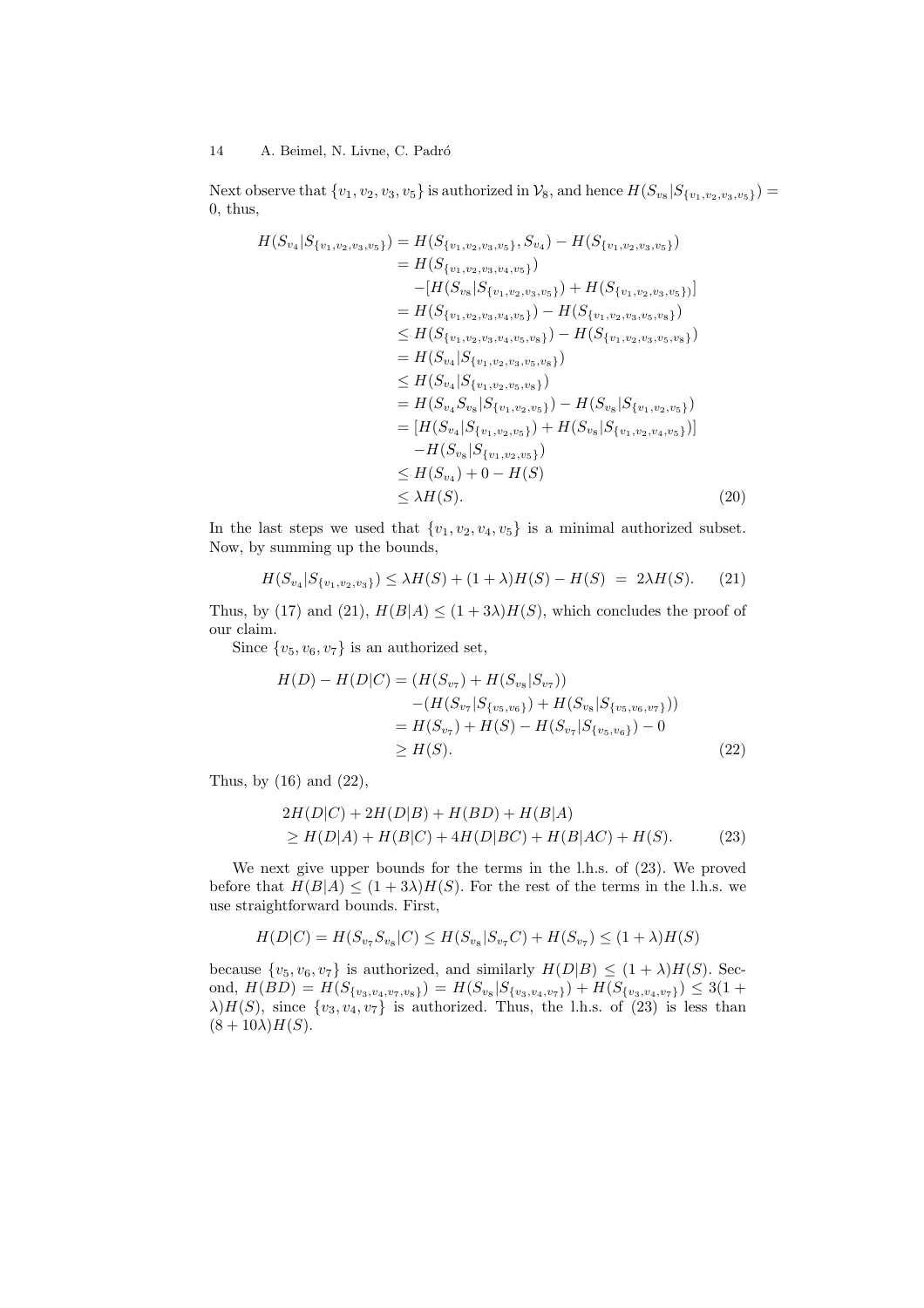We continue by giving lower bounds for the terms in the r.h.s. of (23). First, by Lemma 21,

$$
H(D|A) = H(S_{v_8}|S_{\{v_1, v_2, v_7\}}) + H(S_{v_7}|S_{\{v_1, v_2\}}) \ge 2H(S),
$$

since  $\{v_1, v_2, v_7\}$  is unauthorized and  $\{v_1, v_2, v_5, v_7\}$  is authorized. Second,

$$
H(B|C) \ge H(B|AC) \ge H(S) \tag{24}
$$

since  $\{v_1, v_2, v_5, v_6\}$  is unauthorized and  $\{v_1, v_2, v_3, v_4, v_5, v_6\}$  is authorized. Next,  $H(D|BC) \geq H(S)$  since the set  $\{v_3, v_4, v_5, v_6\}$  is unauthorized, while  $\{v_7, v_8\}$ contains the dealer v<sub>8</sub>. Finally,  $H(B|AC) \geq H(S)$  by (24). Thus, we conclude that the r.h.s. of  $(23)$  is at least  $9H(S)$ .

Finally, the bounds we obtained for both sides of Inequality (23) imply that  $\lambda \geq 1/10.$ 

**Corollary 26.** In any secret-sharing scheme realizing  $V_8$  with respect to a distribution on the secret with support K, the size of the domain of shares of at least one party is at least  $|K|^{1+1/10}$ .

## 3.3 Lower Bounds for Linear Secret-Sharing Schemes

In the following, we present a lower bound for the size of the shares' domain that applies only to *linear* secret-sharing schemes with access structure  $V_6$  or  $\mathcal{V}_8$ . Nearly all known secret-sharing schemes are linear. A secret-sharing scheme is linear if the distribution scheme is such that the domain of secrets  $K$ , the domain of random strings  $R$ , and the domains of shares of the *i*-th party  $K_i$ , for every i, are vector spaces over some finite field,  $\Pi$  is a linear mapping, and the distribution on random strings  $\mu$  is uniform. This bound is obtained in a very similar way as the previous ones by using an inequality due to Ingleton [17], which applies only to linear random variables, that is, random variables defined by linear mappings.

**Theorem 27** ( $[17, 28]$ ). For every four linear discrete random variables  $A, B$ , C, and D the following inequality holds:

$$
H(CD) + H(BD) + H(BC) + H(AC) + H(AB)
$$
  
\n
$$
\geq H(C) + H(B) + H(AD) + H(BCD) + H(ABC).
$$
 (25)

The proof of the next lemma is very similar to the one of Lemma 20.

**Lemma 28.** For every four linear discrete random variables  $A, B, C, and D$  the following inequality holds:

$$
H(C|D) + H(C|B) + H(A|C)
$$
  
\n
$$
\geq H(A|D) + H(C|BD) + H(C|AB).
$$
 (26)

The following result is proved in a similar way to the proof of Theorem 22.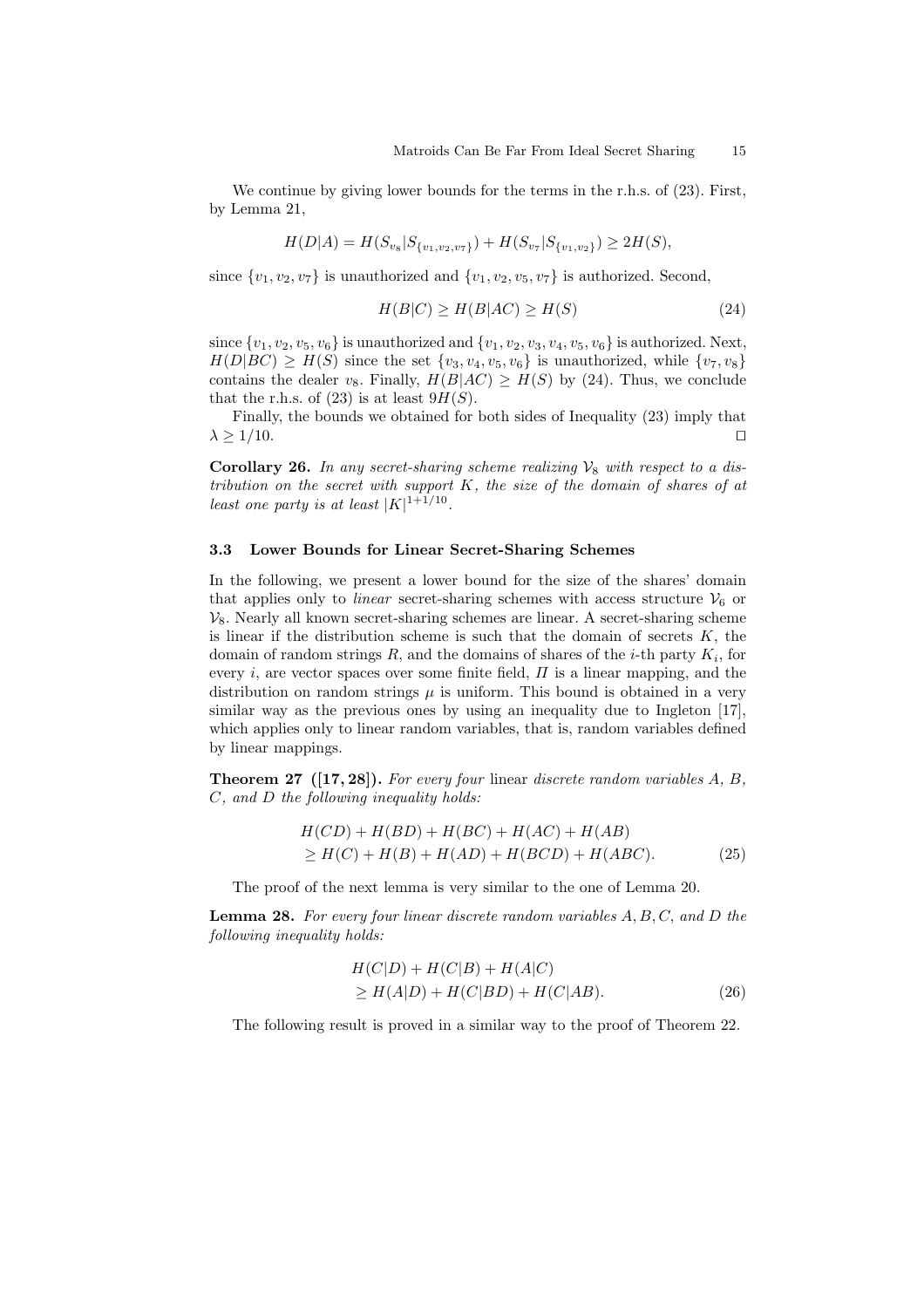**Theorem 29.** In any linear secret-sharing scheme realizing  $V_6$  with respect to a distribution on the secrets denoted by a random variable S, the entropy of the shares of at least one party is at least  $(1 + 1/4)H(S)$ .

*Proof.* We fix any *linear* scheme realizing  $V_6$  and define

$$
\lambda \stackrel{\text{def}}{=} \max_{1 \leq i \leq 8} (H(S_{v_i})) / H(S) - 1.
$$

We use the same random variables  $A, B, C$ , and  $D$  as defined in (5). Note that all bounds proved in Section 3.1 apply, in particular, to linear secret-sharing realizing  $V_6$ . Thus, by (10), (11), and (12), the l.h.s. of (26) is at most (3 +  $4\lambda$ ) $H(S)$ . By (13), (14), and (15), the r.h.s. of (26) is at least  $4H(S)$ . This implies that  $(3+4\lambda)H(S) \ge 4H(S)$ , which implies that  $\lambda \ge 1/4$ .

**Corollary 30.** In any linear secret-sharing scheme realizing  $V_6$  with respect to a distribution on the secrets with support  $K$ , the size of the domain of shares of at least one party is at least  $|K|^{1+1/4}$ .

Finally, the same bound applies to the linear secret-sharing schemes with access structure  $V_8$  by duality. The *dual* of an access structure A is the access structure

$$
\mathcal{A}^* \stackrel{\text{\tiny def}}{=} \{T \subseteq P \,:\, P \setminus T \notin \mathcal{A}\}.
$$

It is well known that, for every linear secret-sharing scheme  $\Sigma$  with access structure A, there exists a linear secret sharing scheme  $\Sigma^*$  for  $\mathcal{A}^*$  such that the domain of the shares of every participant is the same for  $\Sigma$  and for  $\Sigma^*$  (see [14], for instance). Therefore, since  $\mathcal{V}_8^*$  is isomorphic to  $\mathcal{V}_6$ , the bounds in Theorem 29 and Corollary 30 apply also to the access structure  $\mathcal{V}_8$ .

## References

- 1. A. Beimel and B. Chor. Universally ideal secret sharing schemes. IEEE Trans. on Information Theory, 40(3):786–794, 1994.
- 2. A. Beimel and N. Livne. On matroids and non-ideal secret sharing. In S. Halevi and T. Rabin, editors, Proc. of the Third Theory of Cryptography Conference – TCC 2006, volume 3876 of LNCS, pages 482–501, 2006.
- 3. M. Bellare and P. Rogaway. Robust computational secret sharing and a unified account of classical secret-sharing goals. In Proc. of the 14th conference on Computer and communications security, pages 172–184, 2007.
- 4. J. Benaloh and J. Leichter. Generalized secret sharing and monotone functions. In S. Goldwasser, editor, Advances in Cryptology – CRYPTO '88, volume 403 of LNCS, pages 27–35. 1990.
- 5. G. R. Blakley. Safeguarding cryptographic keys. In Proc. of the 1979 AFIPS National Computer Conference, pages 313–317. 1979.
- 6. C. Blundo, A. De Santis, and U. Vaccaro. On secret sharing schemes. Inform. Process. Lett., 65(1):25–32, 1998.
- 7. E. F. Brickell. Some ideal secret sharing schemes. Journal of Combin. Math. and Combin. Comput., 6:105–113, 1989.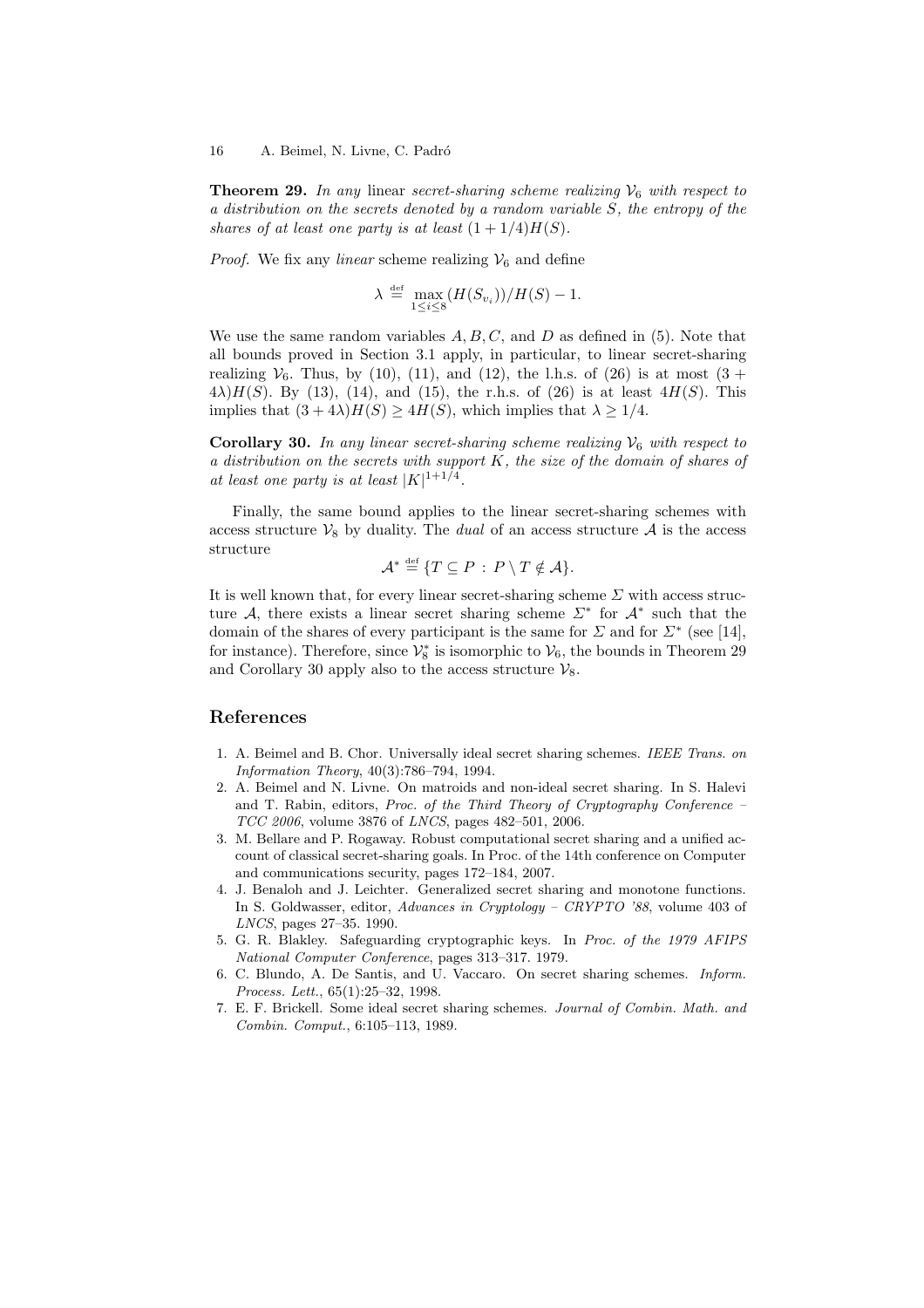- 8. E. F. Brickell and D. M. Davenport. On the classification of ideal secret sharing schemes. J. of Cryptology, 4(73):123–134, 1991.
- 9. E. F. Brickell and D. R. Stinson. Some improved bounds on the information rate of perfect secret sharing schemes. J. of Cryptology, 5(3):153–166, 1992.
- 10. R. M. Capocelli, A. De Santis, L. Gargano, and U. Vaccaro. On the size of shares for secret sharing schemes. J. of Cryptology, 6(3):157–168, 1993.
- 11. B. Chor and E. Kushilevitz. Secret sharing over infinite domains. J. of Cryptology,  $6(2):87-96, 1993.$
- 12. T. M. Cover and J. A. Thomas. Elements of Information Theory. John Wiley & Sons, 1991.
- 13. L. Csirmaz. The size of a share must be large. J. of Cryptology, 10(4):223–231, 1997.
- 14. M. van Dijk, W.A. Jackson, and K. M. Martin. A note on duality in linear secret sharing schemes. Bull. of the Institute of Combinatorics and its Applications, 19:98–101, 1997.
- 15. R. Dougherty, C. Freiling, and K. Zeger. Six new non-Shannon information inequalities. In IEEE International Symposium on Information Theory (ISIT), pages 233–236, 2006.
- 16. R. Dougherty, C. Freiling, and K. Zeger. Networks, matroids, and non-Shannon information inequalities. IEEE Trans. on Information Theory, 53(6):1949–1969, 2007.
- 17. A. W. Ingleton. Conditions for representability and transversability of matroids. In Proc. Fr. Br. Conf 1970, pages 62–67. Springer-Verlag, 1971.
- 18. M. Ito, A. Saito, and T. Nishizeki. Secret sharing schemes realizing general access structure. In Proc. of the IEEE Global Telecommunication Conf., Globecom 87, pages 99–102, 1987.
- 19. M. Karchmer and A. Wigderson. On span programs. In Proc. of the 8th IEEE Structure in Complexity Theory, pages 102–111, 1993.
- 20. E. D. Karnin, J. W. Greene, and M. E. Hellman. On secret sharing systems. IEEE Trans. on Information Theory, 29(1):35–41, 1983.
- 21. K. Kurosawa, K. Okada, K. Sakano, W. Ogata, and S. Tsujii. Nonperfect secret sharing schemes and matroids. In Advances in Cryptology – EUROCRYPT '93, volume 765 of LNCS, pages 126–141. 1994.
- 22. N. Livne. On matroids and non-ideal secret sharing. Master's thesis, Ben-Gurion University, Beer-Sheva, 2005.
- 23. J. Martí-Farré and C. Padró. Secret sharing schemes with three or four minimal qualified subsets. Designs, Codes and Cryptography, 34(1):17–34, 2005.
- 24. J. Martí-Farré and C. Padró. On secret sharing schemes, matroids and polymatroids. In S. Vadhan, editor, Proc. of the Fourth Theory of Cryptography Conference  $- TCC 2007$ , volume 4392 of *LNCS*, pages 253-272. 2007.
- 25. J. Martí-Farré and C. Padró. On secret sharing schemes, matroids and polymatroids. Journal version of [24]. Technical Report 2006/077, Cryptology ePrint Archive, 2006. http://eprint.iacr.org/.
- 26. F. Matúš. Matroid representations by partitions. Discrete Mathematics, 203:169-194, 1999.
- 27. F. Matúš. Two constructions on limits of entropy functions. IEEE Trans. on Information Theory, 53(1):320–330, 2007.
- 28. J. G. Oxley. Matroid Theory. Oxford University Press, 1992.
- 29. P. D. Seymour. A forbidden minor characterization of matroid ports. Quart. J. Math. Oxford Ser., 27:407–413, 1976.